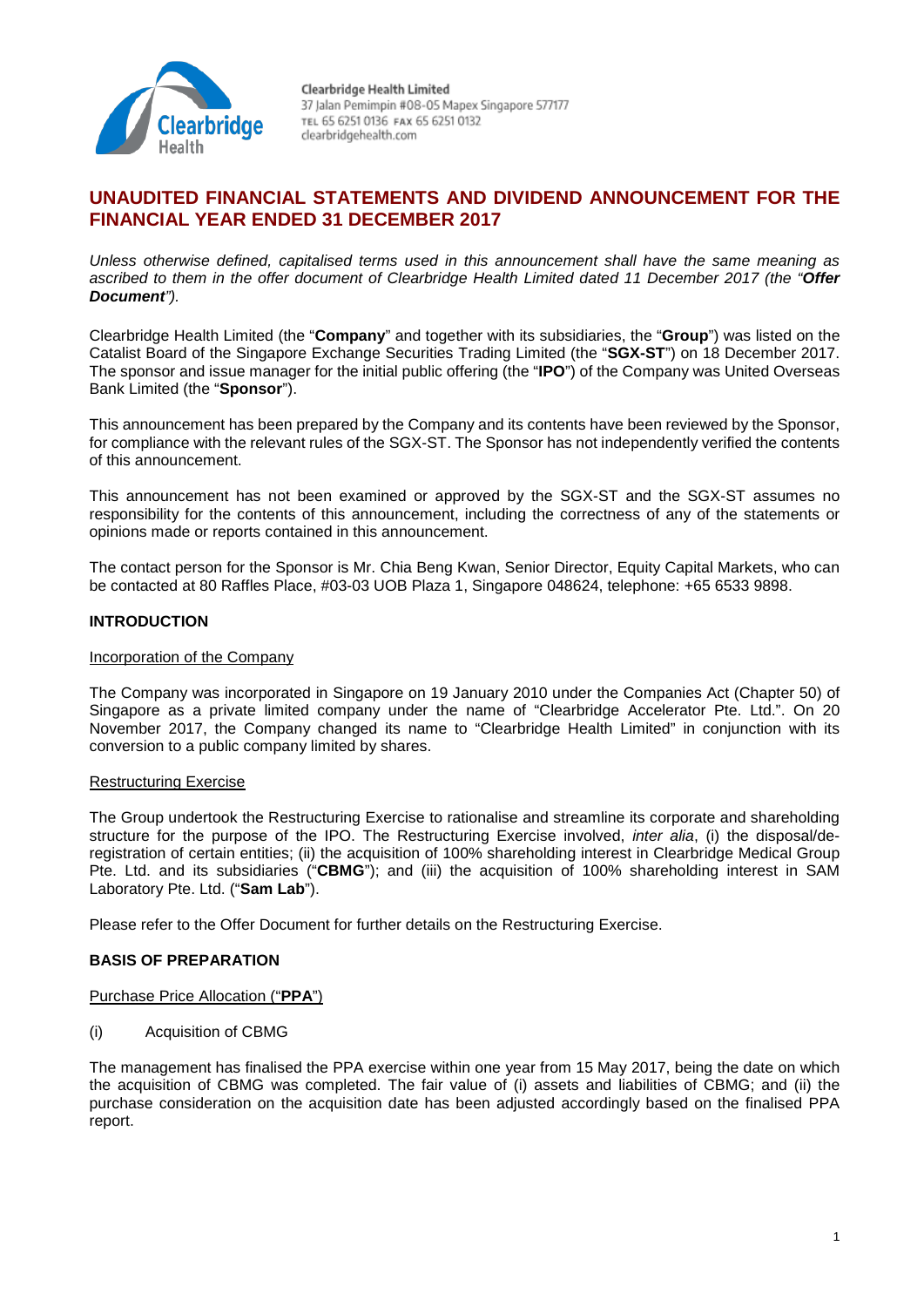

(ii) Acquisition of Sam Lab

The management has finalised the PPA exercise within one year from 30 August 2017, being the date on which the acquisition of Sam Lab was completed. The fair value of (i) assets and liabilities of Sam Lab; and (ii) the purchase consideration on the acquisition date has been adjusted accordingly based on the finalised PPA report.

The consolidated financial information reflects the following:

### Consolidated statement of financial position

- (i) the assets and liabilities of CBMG and Sam Lab on acquisition date were recognised and measured in the consolidated statement of financial position at their fair value based on the finalised PPA exercise; and
- (ii) the retained earnings/(accumulated losses) of the Group as at 31 December 2017 include that of CBMG and Sam Lab at their carrying amount.

### Consolidated statement of profit or loss and other comprehensive income

- (i) the consolidated statement of profit or loss and other comprehensive income for the period from 1 January 2017 to 31 December 2017 ("**FY2017**") reflect the post-acquisition results of CBMG and Sam Lab; and
- (ii) the comparative figures for the period from 1 January 2016 to 31 December 2016 ("**FY2016**") presented in the consolidated statement of profit or loss and other comprehensive income included the results of the entities which were subsequently disposed/de-registered pursuant to the Restructuring Exercise.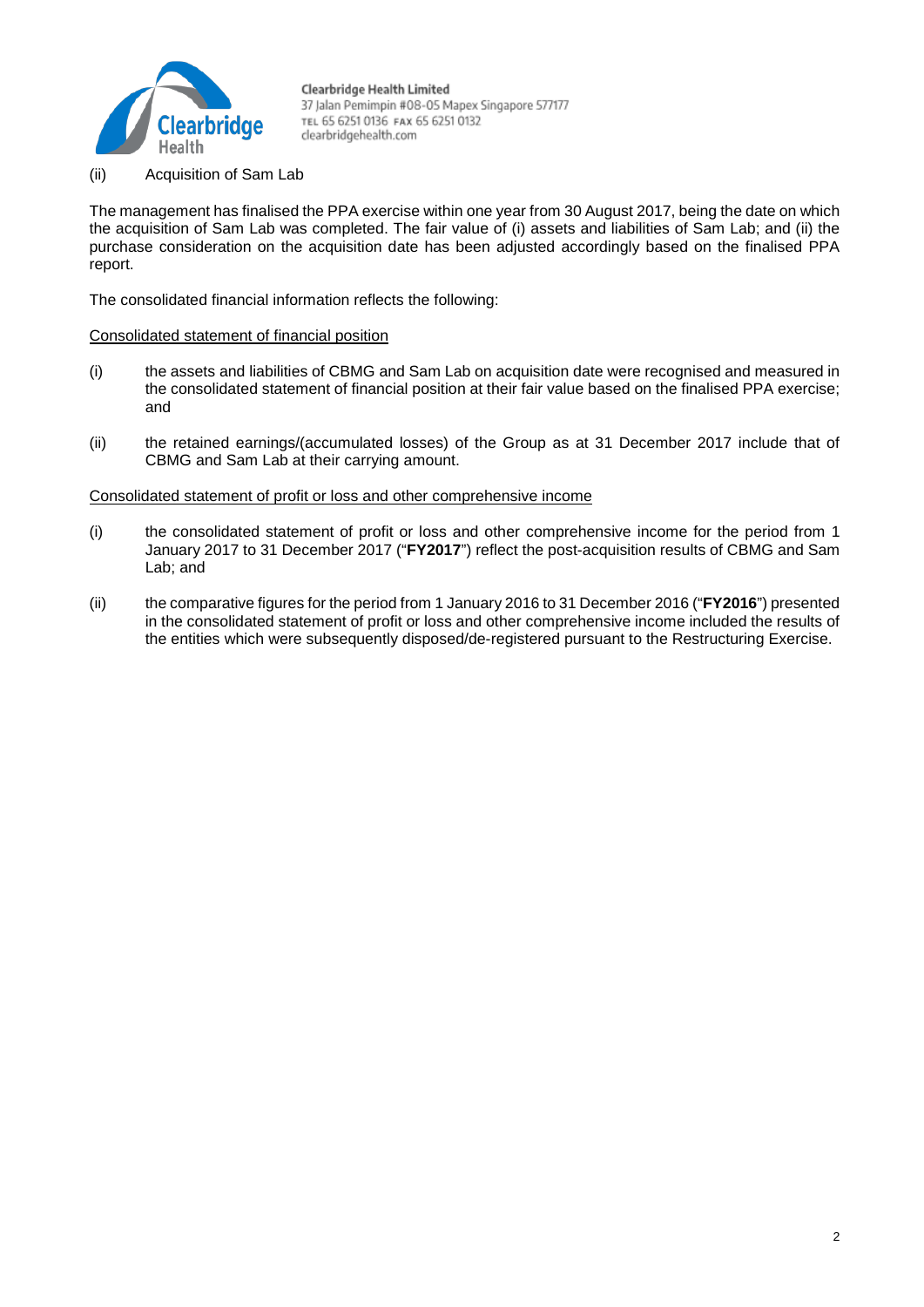

# **UNAUDITED FINANCIAL STATEMENTS AND DIVIDEND ANNOUNCEMENT FOR THE FINANCIAL YEAR ENDED 31 DECEMBER 2017**

### **PART I - INFORMATION REQUIRED FOR ANNOUNCEMENTS OF QUARTERLY (Q1, Q2, Q3 & Q4), HALF-YEAR AND FULL YEAR RESULTS**

### **1(a)(i) An income statement and statement of comprehensive income, or a statement of comprehensive income, for the group, together with a comparative statement for the corresponding period of the immediately preceding financial year.**

|                                                               | <b>GROUP</b>  |          |          |  |
|---------------------------------------------------------------|---------------|----------|----------|--|
|                                                               | <b>FY2017</b> | FY2016   | $+$ /(-) |  |
|                                                               | S\$'000       | S\$'000  | %        |  |
| Revenue                                                       | 288           | 123      | 134.1    |  |
| Purchases                                                     | (241)         | (3)      | 7,933.3  |  |
| Employee benefits expense*                                    | (3,499)       | (3,782)  | (7.5)    |  |
| Depreciation expenses                                         | (88)          | (39)     | 125.6    |  |
| Amortisation expenses                                         | (23)          | (66)     | (65.2)   |  |
| Research and development expenses                             | (202)         | (933)    | (78.3)   |  |
| Other income                                                  | 346           | 366      | (5.5)    |  |
| Fair value (loss)/gain on other investments                   | (301)         | 67       | n.m.     |  |
| Fair value (loss)/gain on associates                          | (1,818)       | 3,869    | n.m.     |  |
| Fair value (loss)/gain on derivative financial instruments    | (210)         | 1,173    | n.m.     |  |
| Other operating expenses*                                     | (4,908)       | (2,791)  | 75.9     |  |
| Finance costs                                                 | (250)         | (193)    | 29.5     |  |
| Loss before taxation                                          | (10, 906)     | (2,209)  | 393.7    |  |
| Income tax credit/(expense)                                   | 2,981         | (735)    | n.m.     |  |
| Loss for the year                                             | (7, 925)      | (2, 944) | 169.2    |  |
| Other comprehensive income:                                   |               |          |          |  |
| Items that may be reclassified subsequently to profit or loss |               |          |          |  |
| Exchange difference on translation of foreign operations      | 197           | (152)    | n.m.     |  |
| Total comprehensive income for the year                       | (7, 728)      | (3,096)  | 149.6    |  |
| Loss attributable to:                                         |               |          |          |  |
| Owners of the Company                                         | (7, 470)      | (1,951)  | 282.9    |  |
| Non-controlling interest                                      | (455)         | (993)    | (54.2)   |  |
|                                                               | (7, 925)      | (2,944)  | 169.2    |  |
| Total comprehensive income attributable to:                   |               |          |          |  |
| Owners of the Company                                         | (7, 323)      | (2,065)  | 254.6    |  |
| Non-controlling interest                                      | (405)         | (1,031)  | (60.7)   |  |
|                                                               | (7,728)       | (3,096)  | 149.6    |  |
|                                                               |               |          |          |  |

n.m. - not meaningful

\* In order to provide more clarity to readers, the Group has identified the following major expenses as recurring and non-recurring for FY2017 **Non-**

| .                         | .                           |                             |                                |  |  |  |
|---------------------------|-----------------------------|-----------------------------|--------------------------------|--|--|--|
|                           | Recurring<br><b>S\$'000</b> | recurring<br><b>S\$'000</b> | <b>Total</b><br><b>S\$'000</b> |  |  |  |
| Employee benefits expense | 2,025                       | 1.474                       | 3.499                          |  |  |  |
| Other operating expenses  | 2.042                       | 2.866                       | 4.908                          |  |  |  |
|                           | 4.067                       | 4.340                       | 8,407                          |  |  |  |

The non-recurring employee benefits expense mainly resulted from the rationalisation and streamlining of the Group's corporate structure in FY2017.

The non-recurring other operating expenses were mainly due to one-off professional fees and miscellaneous expenses incurred pursuant to the IPO, legal & professional fees incurred for the Restructuring Exercise, a one-off consultancy fee incurred for research and development activities which were streamlined in FY2017 and other administrative expenses for operations which ceased in FY2017.

Excluding the abovementioned non-recurring expenses, fair value changes in other investments, associates and derivative financial instruments, the Group's loss before taxation was S\$4.24 million in FY2017.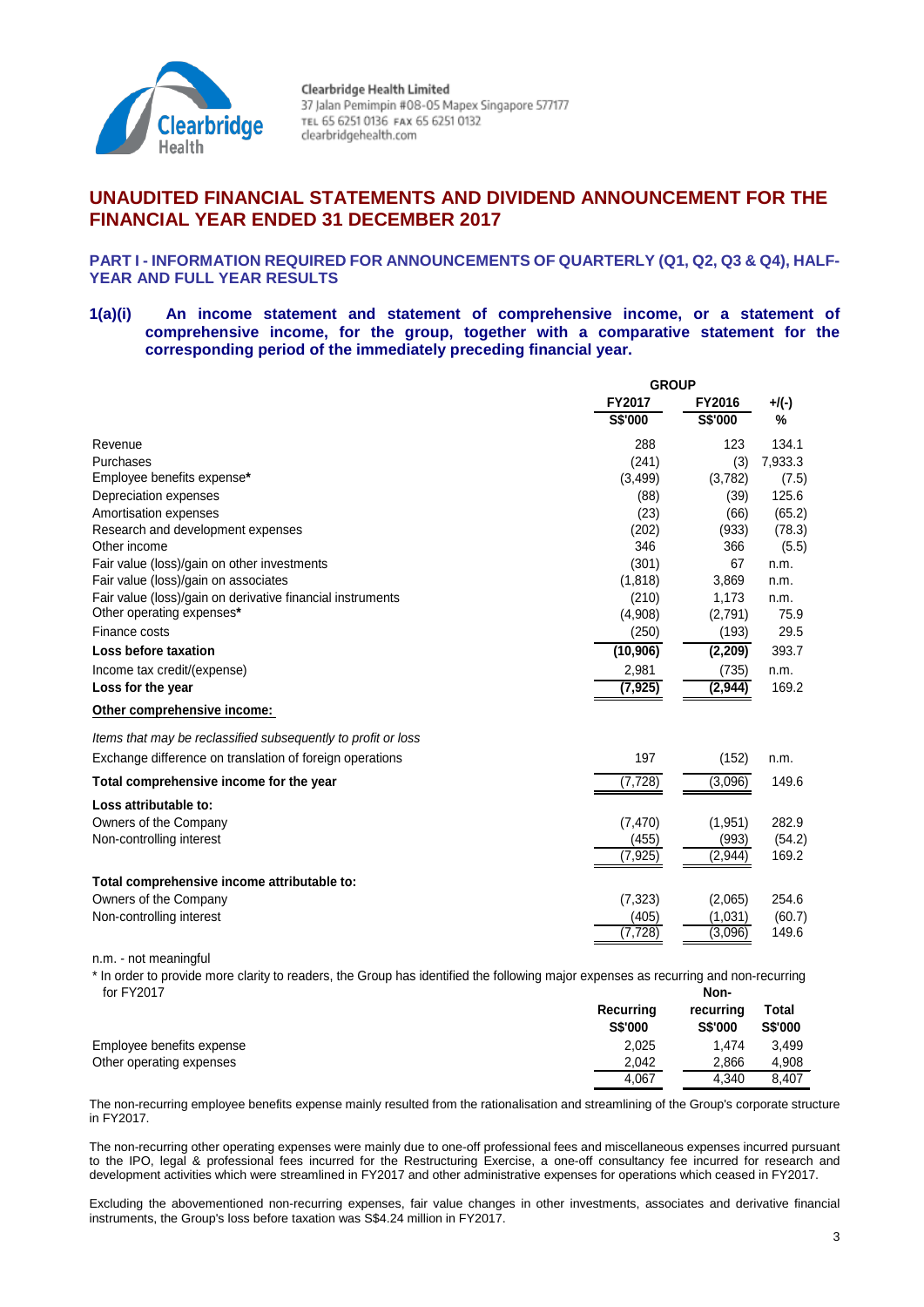

# **1(a)(ii) Notes to consolidated statement of profit or loss and other comprehensive income**

Loss before taxation is arrived at after crediting/(charging) the following:

|                                       | <b>GROUP</b>  |               |                 |
|---------------------------------------|---------------|---------------|-----------------|
|                                       |               |               | (Decrease)/     |
|                                       | <b>FY2017</b> | <b>FY2016</b> | <b>Increase</b> |
|                                       | S\$'000       | S\$'000       | $\%$            |
| Interest expense on convertible bonds |               | (23)          | (100.0)         |
| Interest expense on call options      | (240)         | (170)         | 41.2            |
| Interest expense on borrowings        | (10)          |               | n.m.            |
| Depreciation expenses                 | (88)          | (39)          | 125.6           |
| Amortisation expenses                 | (23)          | (66)          | (65.2)          |
| Grant income                          | 30            | 25            | 20.0            |
| Interest income                       | 257           | 167           | 53.9            |
| Foreign exchange (loss)/gain          | (200)         | 155           | n.m.            |
| Professional fees                     | (1,390)       | (814)         | 70.8            |
| Plant and equipment written off       | (23)          |               | n.m.            |
| Intangible assets written off         | (151)         | (600)         | (74.8)          |
| Rental                                | (349)         | (328)         | 6.4             |

n.m. - not meaningful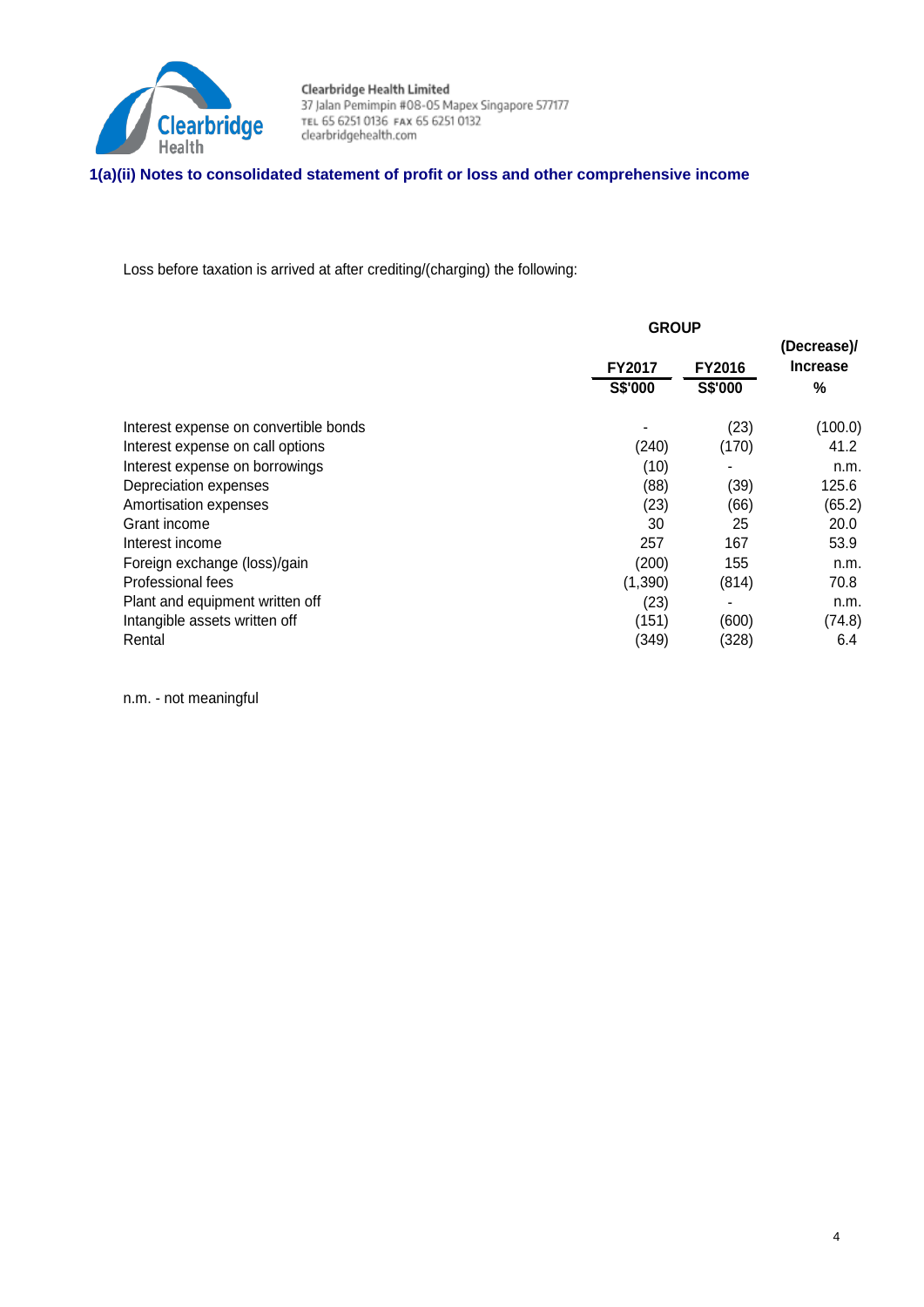

# **1(b)(i) A statement of financial position (for the issuer and group), together with a comparative statement as at the end of the immediately preceding financial year.**

|                                        | <b>GROUP</b>   |                | <b>COMPANY</b> |                  |  |
|----------------------------------------|----------------|----------------|----------------|------------------|--|
|                                        | As at 31/12/17 | As at 31/12/16 | As at 31/12/17 | As at 31/12/16   |  |
|                                        | S\$'000        | S\$'000        | S\$'000        | <b>S\$'000</b>   |  |
| <b>Non-current assets</b>              |                |                |                |                  |  |
| Investment in subsidiaries             |                |                | 33,181         | $\overline{372}$ |  |
| Investment in associates               | 15,051         | 28,174         |                | 21,112           |  |
| Derivative financial instruments       | 5,906          | 6,229          |                | 112              |  |
| Property, plant and equipment          | 2,597          | 48             | 6              | 22               |  |
| Intangible assets                      | 106            | 95             | 3              | 3                |  |
| Goodwill on consolidation              | 11,002         |                |                |                  |  |
| Other investments                      | 1,485          | 7,020          |                | 3,852            |  |
| Other receivables                      |                | 200            |                |                  |  |
|                                        | 36,147         | 41,766         | 33,190         | 25,473           |  |
| <b>Current assets</b>                  |                |                |                |                  |  |
| Cash and cash equivalents              | 27,740         | 4,308          | 23,294         | 2,806            |  |
| Trade receivables                      | 71             | 25             |                | 25               |  |
| Prepayments                            | 282            | 12             | 101            | 9                |  |
| Other receivables                      | 942            | 560            | 487            | 559              |  |
| Amount due from subsidiaries           |                |                | 15,420         | 11,466           |  |
| Inventories                            | 66             |                |                |                  |  |
| Other investments                      | 3,545          |                |                |                  |  |
|                                        | 32,646         | 4,905          | 39,302         | 14,865           |  |
|                                        |                |                |                |                  |  |
| <b>Current liabilities</b>             |                |                |                |                  |  |
| <b>Borrowings</b>                      | 9              |                |                |                  |  |
| Trade payables                         | 183            | 69             |                |                  |  |
| Other payables                         | 5,540          | 4,225          | 1,185          | 431              |  |
| Amount due to subsidiaries             | 5,732          | 4,294          | 2,396          | 20<br>451        |  |
|                                        |                |                | 3,581          |                  |  |
| <b>Net current assets</b>              | 26,914         | 611            | 35,721         | 14,414           |  |
| <b>Non-current liabilities</b>         |                |                |                |                  |  |
| <b>Borrowings</b>                      | 1,632          |                |                |                  |  |
| Deferred tax liabilities               | 1,786          | 4,748          |                | 2,774            |  |
|                                        | 3,418          | 4,748          |                | 2,774            |  |
| <b>TOTAL NET ASSETS</b>                | 59,643         | 37,629         | 68,911         | 37,113           |  |
|                                        |                |                |                |                  |  |
| Equity attributable to owners of the   |                |                |                |                  |  |
| Company                                |                |                |                |                  |  |
| Share capital                          | 73,897         | 28,495         | 73,897         | 28,495           |  |
| Capital reserve                        | (2, 179)       | 3,803          | (6, 716)       |                  |  |
| Share option reserve                   | 165            | 170            |                |                  |  |
| Foreign currency translation reserve   | (85)           | (232)          |                |                  |  |
| (Accumulated losses)/retained earnings | (10, 858)      | 6,245          | 1,730          | 8,618            |  |
| Equity attributable to owners of the   |                |                |                |                  |  |
| Company                                | 60,940         | 38,481         | 68,911         | 37,113           |  |
| Non-controlling interest               | (1, 297)       | (852)          |                |                  |  |
| <b>Total equity</b>                    | 59,643         | 37,629         | 68,911         | 37,113           |  |
|                                        |                |                |                |                  |  |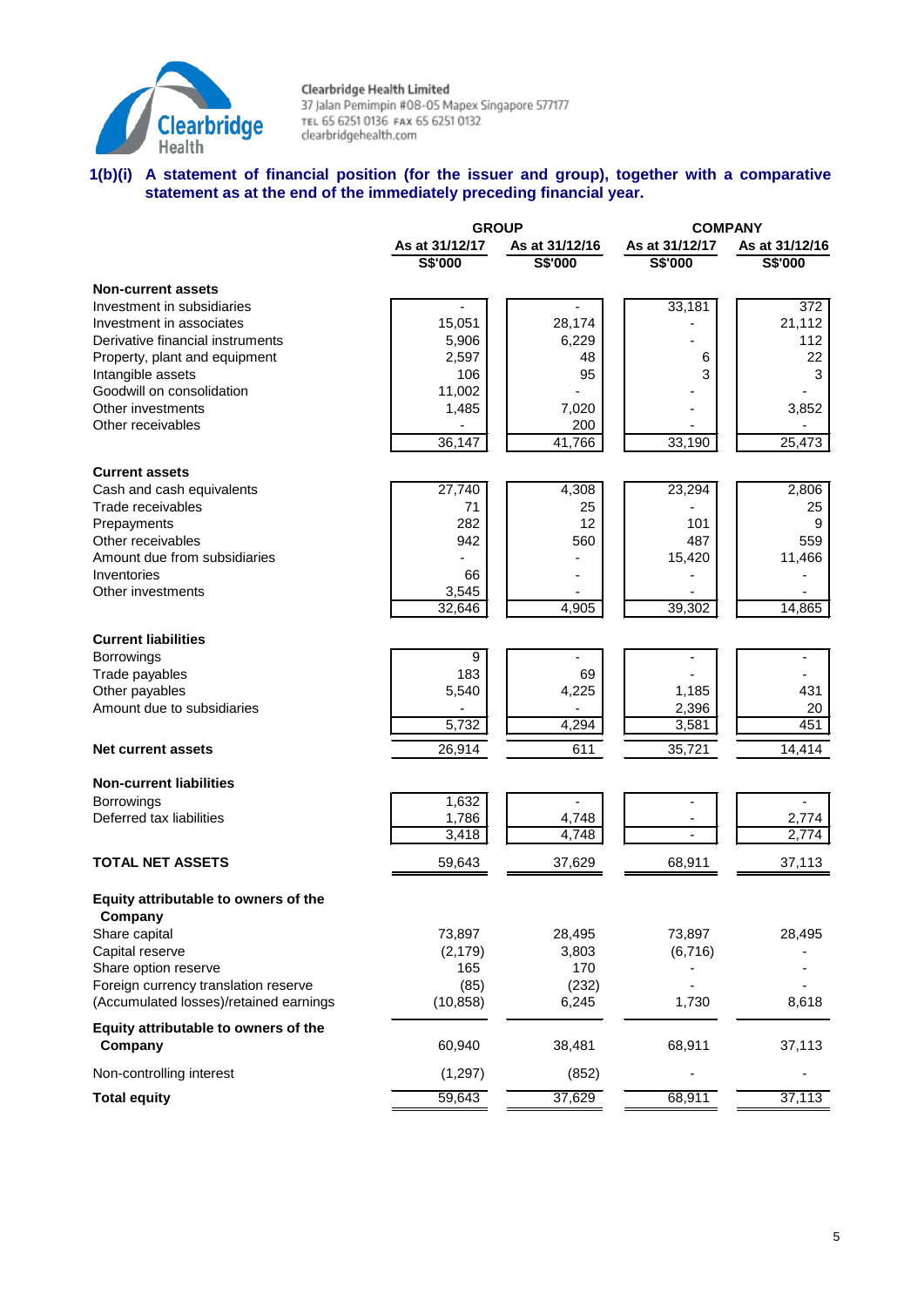

# **1(b)(ii) Aggregate amount of group's borrowings and debt securities.**

### **Amount repayable in one year or less, or on demand**

| As at 31 December 2017 |                      | As at 31 December 2016 |                      |  |  |
|------------------------|----------------------|------------------------|----------------------|--|--|
| Secured<br>S\$'000     | Unsecured<br>S\$'000 | Secured<br>S\$'000     | Unsecured<br>S\$'000 |  |  |
| я                      | -                    |                        |                      |  |  |

# **Amount repayable after one year**

| As at 31 December 2017 |                      | As at 31 December 2016 |                      |  |  |
|------------------------|----------------------|------------------------|----------------------|--|--|
| Secured<br>S\$'000     | Unsecured<br>S\$'000 | Secured<br>S\$'000     | Unsecured<br>S\$'000 |  |  |
| 1.632                  | -                    | -                      |                      |  |  |

# **Details of any collateral**

As at the balance sheet date, the Group's borrowings are secured by the property at 37 Jalan Pemimpin, #04-13 Mapex, Singapore 577177 (the "**Mapex Property**").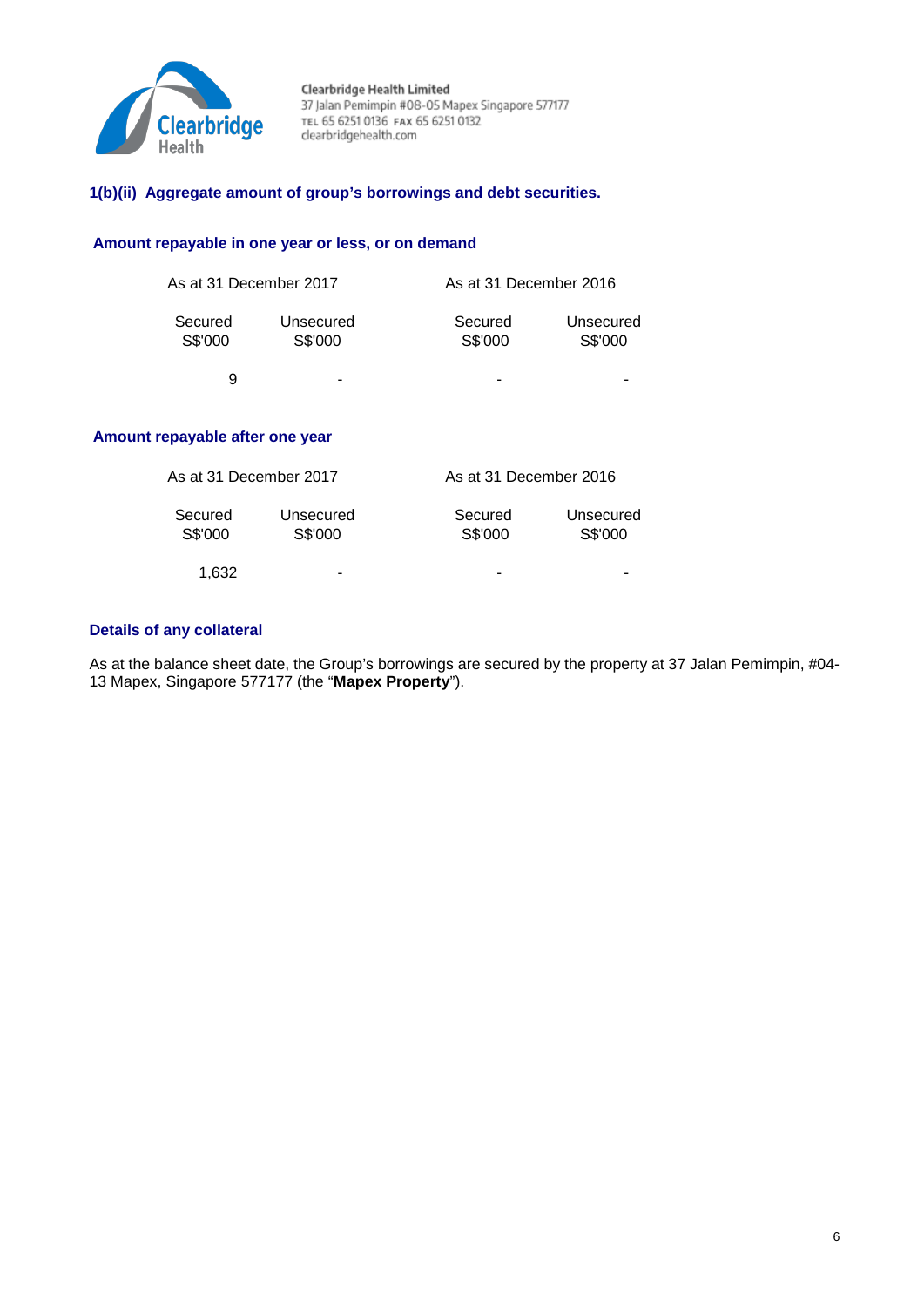

#### **1(c) A statement of cash flows (for the group), together with a comparative statement for the corresponding period of the immediately preceding financial year. GROUP**

|                                                                 | <b>GROUP</b>                    |                                 |
|-----------------------------------------------------------------|---------------------------------|---------------------------------|
|                                                                 | <b>FY2017</b><br><b>S\$'000</b> | <b>FY2016</b><br><b>S\$'000</b> |
| <b>Operating activities</b>                                     |                                 |                                 |
| Loss before taxation                                            | (10,906)                        | (2,209)                         |
| Adjustments for:                                                |                                 |                                 |
| Share issuance expense expensed to income statement             | 1,463                           |                                 |
| Depreciation of property, plant and equipment                   | 88                              | 39                              |
| Amortisation of intangible assets                               | 23                              | 66                              |
| Goodwill written off                                            |                                 | 61                              |
| Intangible assets written off                                   | 151                             | 601                             |
| Plant and equipment written off                                 | 23                              |                                 |
| Share based payment - equity settled                            |                                 | 29                              |
| Gain on disposal of property, plan and equipment                | (3)                             |                                 |
| Interest income                                                 | (257)                           | (167)                           |
| Interest expense                                                | 250                             | 193                             |
| Fair value loss/(gain) on derivative financial instruments      | 210                             | (1, 173)                        |
| Fair value loss/(gain) on associates                            | 1,818                           | (3,869)                         |
| Fair value loss/(gain) on other investments                     | 301                             | (67)                            |
| Unrealised foreign exchange loss/(gain)                         | 144                             | (95)                            |
| Operating cash flows before changes in working capital          | (6,695)                         | (6, 591)                        |
| Increase in trade receivables                                   | (44)                            | (21)                            |
| Increase in prepayments                                         | (268)                           | (3)                             |
| Increase in other receivables                                   | (804)                           | (6)                             |
| Increase in inventories                                         | (50)                            | 577                             |
| (Decrease)/Increase in trade payables                           | (85)<br>1,159                   | 292                             |
| Increase in other payables<br>Cash flows used in operations     | (6,787)                         | (5, 752)                        |
| Income tax paid                                                 |                                 |                                 |
| Interest paid                                                   | (3)<br>(2)                      | (1)<br>(1)                      |
| Interest received                                               | 13                              |                                 |
| Net cash flows used in operating activities                     | (6, 779)                        | (5, 754)                        |
| <b>Investing activities</b>                                     |                                 |                                 |
| Purchase of property, plant and equipment                       | (919)                           | (208)                           |
| Acquisition of intangible assets                                | (96)                            | (1, 564)                        |
| Net cash inflow from acquisition of subsidiaries                | 10,731                          |                                 |
| Advances to a related party                                     |                                 | (668)                           |
| Investment in convertible loan issued by an associate           |                                 | (750)                           |
| Net cash flows generated from/(used in) investing activities    | 9,716                           | (3, 190)                        |
| <b>Financing activities</b>                                     |                                 |                                 |
| Disposal of subsidiaries                                        | (102)                           | (635)                           |
| Loans received from a third party                               |                                 | 500                             |
| Proceeds from issuance of shares                                | 24,640                          |                                 |
| Share issuance expense capitalised against share capital        | (1, 174)                        |                                 |
| Share issuance expense expensed to income statement             | (1, 463)                        |                                 |
| Issuance of equity shares in subsidiaries                       |                                 | 53                              |
| Issuance of preference shares A of a subsidiary                 |                                 | 171                             |
| Issuance of preference shares C of the Company                  |                                 | 9,000                           |
| Proceeds from convertible loan                                  |                                 | 1,000                           |
| Proceeds from loan and borrowings                               |                                 | 500                             |
| Repayment of loan and borrowings                                | (4)                             |                                 |
| Non-trade balances with a related party and subsequently waived | (1, 451)                        |                                 |
| Net cash generated from financing activities                    | 20,446                          | 10,589                          |
| Net increase in cash and cash equivalents                       | 23,383                          | 1,645                           |
| Cash and cash equivalents at beginning of the year              | 4,308                           | 2,695                           |
| Effects of foreign exchange rate changes, net                   | 49                              | (32)                            |
| Cash and cash equivalents at end of the year                    | 27,740                          | 4,308                           |
|                                                                 |                                 |                                 |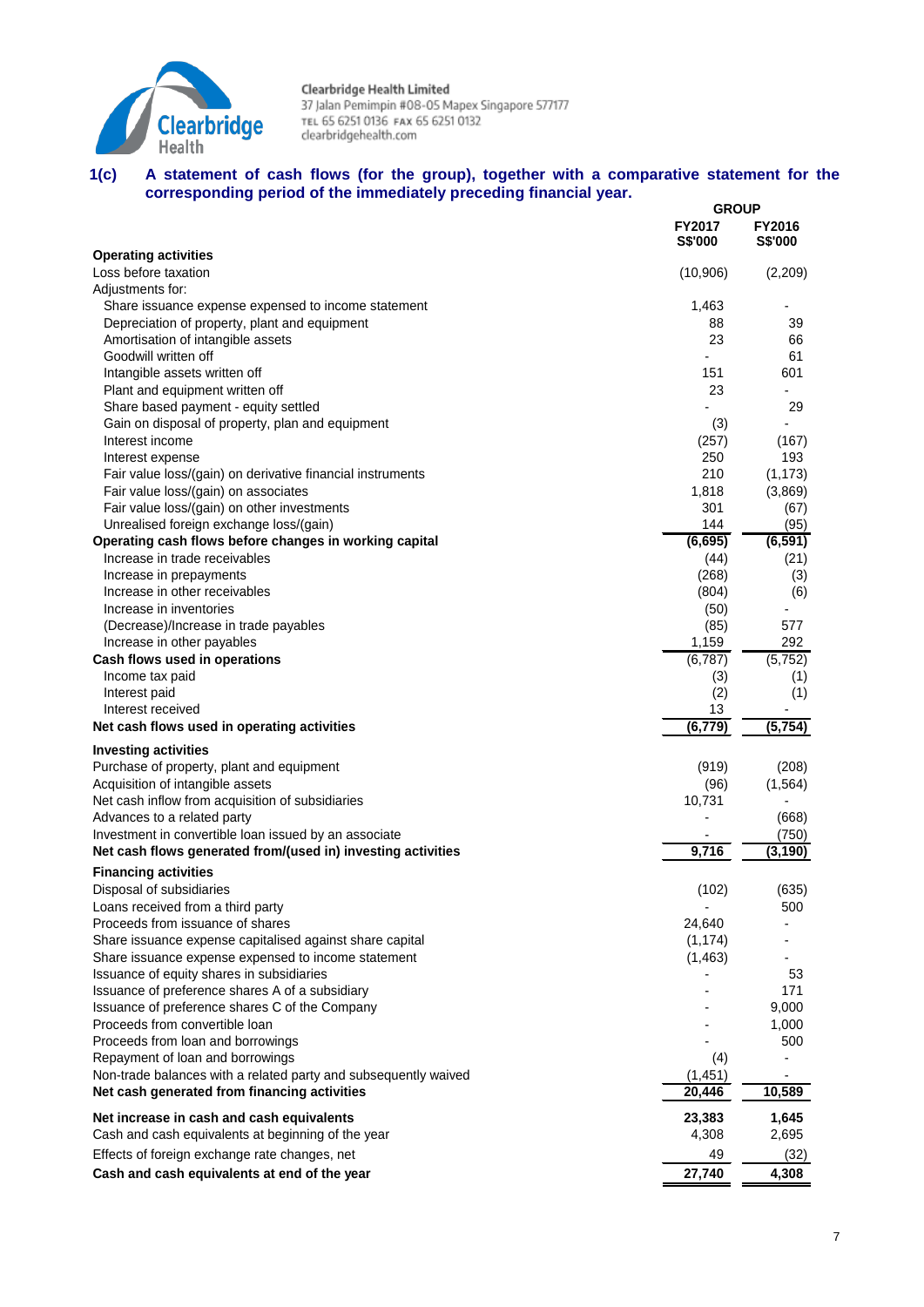

**1(d)(i) A statement (for the issuer and group) showing either (i) all changes in equity or (ii) changes in equity other than those arising from capitalisation issues and distributions to shareholders, together with a comparative statement for the corresponding period of the immediately preceding financial year.** 

**(S\$'000)**

| Balance as at 31 December 2017                                                         | 73,897           | (2, 179)           | 165                        | (85)                               | (10, 858)                                        | 60,940                                                | (1, 297)                        | 59,643          |
|----------------------------------------------------------------------------------------|------------------|--------------------|----------------------------|------------------------------------|--------------------------------------------------|-------------------------------------------------------|---------------------------------|-----------------|
| <b>Total</b>                                                                           | 45,402           | (5,982)            | (5)                        | $\blacksquare$                     | (9,633)                                          | 29,782                                                | (40)                            | 29,742          |
| Issuance of shares pursuant to<br>the Restructuring Exercise                           | 21,936           |                    |                            | $\blacksquare$                     |                                                  | 21,936                                                |                                 | 21,936          |
| Share issuance expenses                                                                | (1, 174)         |                    |                            |                                    |                                                  | (1, 174)                                              |                                 | (1, 174)        |
| <b>IPO</b>                                                                             | 24,640           |                    |                            |                                    |                                                  | 24,640                                                |                                 | 24,640          |
| Waiver of loans to a related party<br>Issuance of ordinary shares pursuant to the      |                  | (1,961)            |                            |                                    |                                                  | (1,961)                                               |                                 | (1,961)         |
| Disposal of investments                                                                |                  | (3,934)            |                            |                                    |                                                  | (3,934)                                               |                                 | (3,934)         |
| Disposal of subsidiaries                                                               |                  | (87)               |                            |                                    |                                                  | (87)                                                  | (38)                            | (125)           |
| Share based payment - equity settled                                                   |                  |                    | (5)                        |                                    |                                                  | (5)                                                   | (2)                             | (7)             |
| Transactions with owners, recognised<br>directly in equity<br>Dividend during the year |                  |                    |                            |                                    | (9,633)                                          | (9,633)                                               |                                 | (9,633)         |
| <b>Total comprehensive income</b><br>for the year                                      |                  | $\blacksquare$     |                            | 147                                | (7, 470)                                         | (7, 323)                                              | (405)                           | (7, 728)        |
| Loss for the year<br>Other comprehensive loss for the year                             |                  |                    |                            | 147                                | (7, 470)                                         | (7, 470)<br>147                                       | (455)<br>50                     | (7, 925)<br>197 |
| Total comprehensive income for the year                                                |                  |                    |                            |                                    |                                                  |                                                       |                                 |                 |
| Balance as at 1 January 2017                                                           | 28,495           | 3,803              | 170                        | (232)                              | 6,245                                            | 38,481                                                | (852)                           | 37,629          |
| Group                                                                                  |                  |                    |                            |                                    |                                                  |                                                       |                                 |                 |
|                                                                                        | Share<br>capital | Capital<br>reserve | Share<br>option<br>reserve | Currency<br>translation<br>reserve | Retained<br>earnings/<br>(Accumulated<br>losses) | Equity<br>attributable<br>to owners of<br>the Company | Non-<br>controlling<br>interest | Total<br>equity |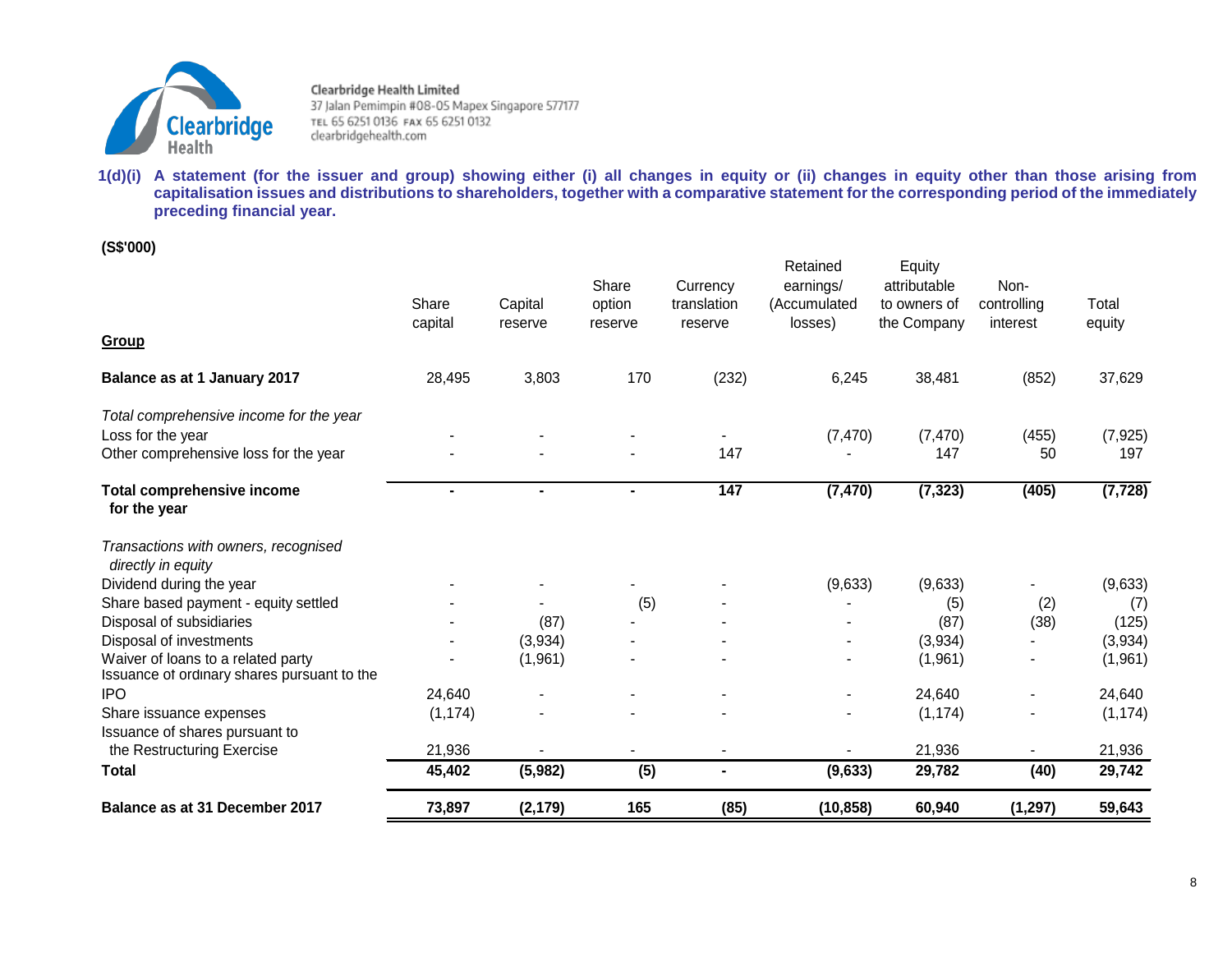

**(S\$'000)**

|                                                                              |                  |                    | Share             | Currency               |                      | Equity<br>attributable      | Non-                    |                 |
|------------------------------------------------------------------------------|------------------|--------------------|-------------------|------------------------|----------------------|-----------------------------|-------------------------|-----------------|
|                                                                              | Share<br>capital | Capital<br>reserve | option<br>reserve | translation<br>reserve | Retained<br>earnings | to owners of<br>the Company | controlling<br>interest | Total<br>equity |
| Group                                                                        |                  |                    |                   |                        |                      |                             |                         |                 |
| Balance as at 1 January 2016                                                 | 19,495           | 1,181              | 148               | (118)                  | 11,732               | 32,438                      | 240                     | 32,678          |
| Total comprehensive income<br>for the year                                   |                  |                    |                   |                        |                      |                             |                         |                 |
| Loss for the year                                                            |                  |                    |                   |                        | (1, 951)             | (1,951)                     | (993)                   | (2,944)         |
| Other comprehensive loss for the year                                        |                  |                    |                   | (114)                  |                      | (114)                       | (38)                    | (152)           |
| <b>Total comprehensive income</b><br>for the year                            | $\blacksquare$   | $\blacksquare$     | $\blacksquare$    | (114)                  | (1, 951)             | (2,065)                     | (1,031)                 | (3,096)         |
| Transactions with owners, recognised<br>directly in equity                   |                  |                    |                   |                        |                      |                             |                         |                 |
| Issuance of preference shares                                                | 9,000            |                    |                   |                        |                      | 9,000                       |                         | 9,000           |
| Dividend during the year                                                     |                  |                    |                   |                        | (3,536)              | (3,536)                     |                         | (3,536)         |
| Share based payment - equity settled                                         |                  |                    | 22                |                        |                      | 22                          | 7                       | 29              |
| Disposal of a subsidiary                                                     |                  | 2,225              |                   |                        |                      | 2,225                       | $\overline{2}$          | 2,227           |
| Conversion of accrued interest on<br>convertible bonds to ordinary shares in |                  |                    |                   |                        |                      |                             |                         |                 |
| a subsidiary                                                                 |                  |                    |                   |                        |                      |                             | 102                     | 102             |
| Effects of dilution of interest in                                           |                  |                    |                   |                        |                      |                             |                         |                 |
| subsidiaries                                                                 |                  | 397                |                   |                        |                      | 397                         | (397)                   | $\blacksquare$  |
| Issuance of preference shares by a                                           |                  |                    |                   |                        |                      |                             |                         |                 |
| subsidiary                                                                   |                  |                    | ۰                 |                        |                      | $\blacksquare$              | 171                     | 171             |
| Issuance of ordinary shares by                                               |                  |                    |                   |                        |                      |                             |                         |                 |
| subsidiaries                                                                 |                  |                    |                   | $\blacksquare$         |                      |                             | 54                      | 54              |
| <b>Total</b>                                                                 | 9,000            | 2,622              | $\overline{22}$   | $\blacksquare$         | (3, 536)             | 8,108                       | (61)                    | 8,047           |
| Balance as at 31 December 2016                                               | 28,495           | 3,803              | 170               | (232)                  | 6,245                | 38,481                      | (852)                   | 37,629          |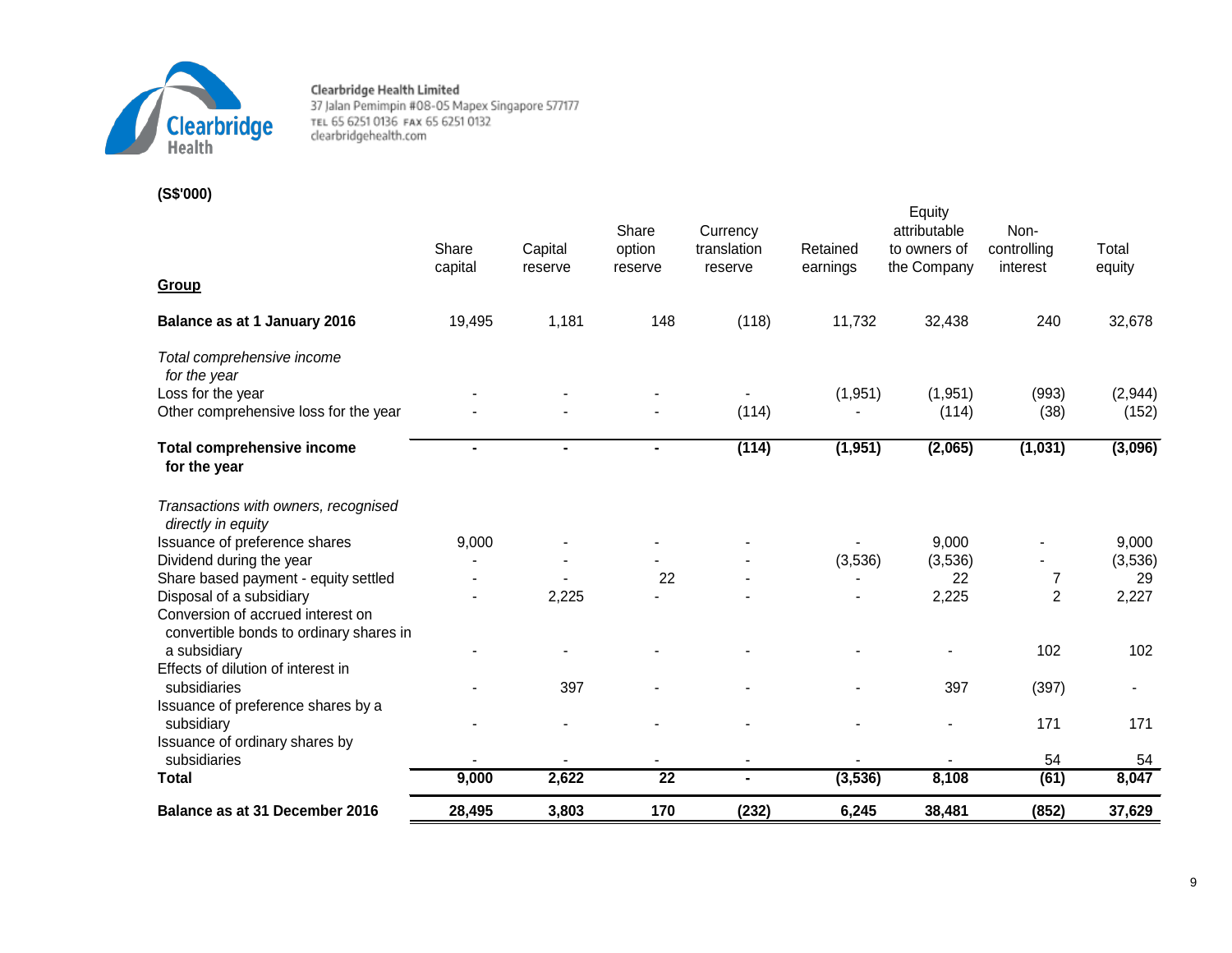

# **(S\$'000)**

|                                                                              | Share<br>capital   | Capital<br>reserve | Retained<br>earnings<br>/(Accumulated<br>lossess) | Total equity       |
|------------------------------------------------------------------------------|--------------------|--------------------|---------------------------------------------------|--------------------|
| Company                                                                      |                    |                    |                                                   |                    |
| Balance as at 1 January 2017                                                 | 28,495             |                    | 8,618                                             | 37,113             |
| Profit for the year, representing total<br>comprehensive income for the year |                    |                    | 2,745                                             | 2,745              |
| <b>Contribution by and distributions to owners</b>                           |                    |                    |                                                   |                    |
| Dividend during the year<br>Disposal of investments                          |                    | (3,934)            | (9,633)                                           | (9,633)<br>(3,934) |
| Disposal of subsidiaries<br>Waiver of loans to a related party               |                    | (17)<br>(1,961)    |                                                   | (17)<br>(1, 961)   |
| Waiver of loans to subsidiaries<br>Issuance of shares pursuant to the        |                    | (804)              |                                                   | (804)              |
| <b>Restructuring Exercise</b>                                                | 21,936             |                    |                                                   | 21,936             |
| Issuance of shares pursuant to the IPO<br>Share issuance expense             | 24,640<br>(1, 174) |                    |                                                   | 24,640<br>(1, 174) |
| Total                                                                        | 45,402             | (6, 716)           | (9,633)                                           | 29,053             |
| Balance as at 31 December 2017                                               | 73,897             | (6, 716)           | 1,730                                             | 68,911             |
| Balance as at 1 January 2016                                                 | 19,495             |                    | 10,860                                            | 30,355             |
| Profit for the year, representing total<br>comprehensive income for the year |                    |                    | 1,294                                             | 1,294              |
| <b>Contribution by and distributions to owners</b>                           |                    |                    |                                                   |                    |
| Dividend during the year<br>Issuance of preference shares                    | 9,000              |                    | (3,536)                                           | (3,536)<br>9,000   |
| Total                                                                        | 9,000              |                    | (3,536)                                           | 5,464              |
| Balance as at 31 December 2016                                               | 28,495             |                    | 8,618                                             | 37,113             |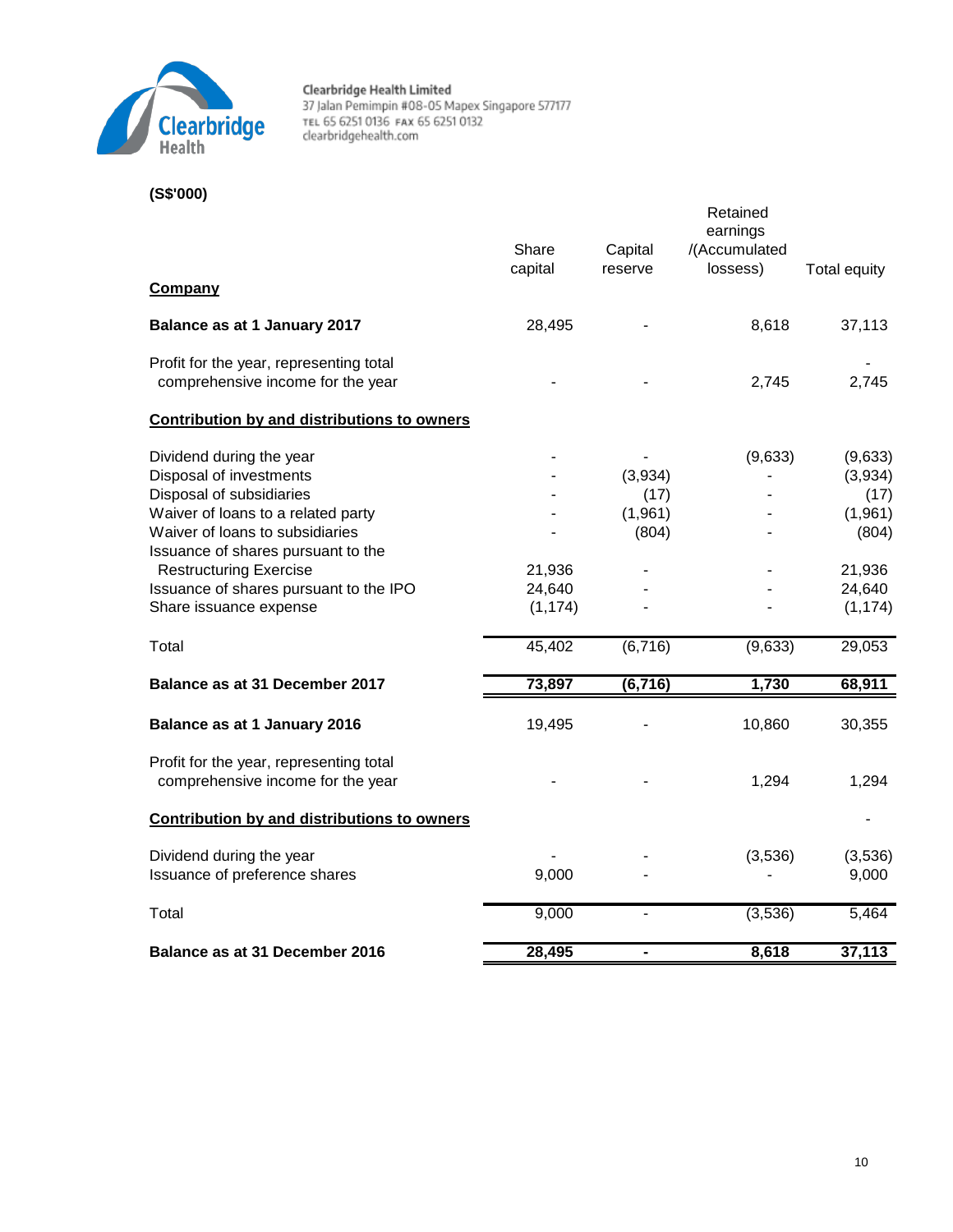

**1(d)(ii) Details of any changes in the company's share capital arising from rights issue, bonus issue, share buy-backs, exercise of share options or warrants, conversion of other issues of equity securities, issue of shares for cash or as consideration for acquisition or for any other purpose since the end of the previous period reported on. State the number of shares that may be issued on conversion of all the outstanding convertibles, if any, against the total number of issued shares excluding treasury shares and subsidiary holdings of the issuer, as at the end of the current financial period reported on and as at the end of the corresponding period of the immediately preceding financial year. State also the number of shares held as treasury shares and the number of subsidiary holdings, if any, and the percentage of the aggregate number of treasury shares and subsidiary holdings held against the total number of shares outstanding in a class that is listed as at the end of the current financial period reported on and as at the end of the corresponding period of the immediately preceding financial year.**

| <b>Ordinary shares</b>                                                                                                              | Number of<br>shares | <b>Issued and</b><br>Paid-up share<br>capital<br>S\$ |
|-------------------------------------------------------------------------------------------------------------------------------------|---------------------|------------------------------------------------------|
| As at 1 January 2017                                                                                                                | 130,505             | 3,846,250                                            |
| Conversion of convertible preference shares ("CPS") to ordinary shares (1)<br>Issuance of new shares of the Company pursuant to the | 125,343             | 24,648,866                                           |
| Restructuring Exercise undertaken in connection with the IPO                                                                        | 190,832             | 21,935,893                                           |
| Post Restructuring Exercise issued and paid-up share capital (2)                                                                    | 446,680             | 50,431,009                                           |
| Sub-division of shares <sup>(2)</sup>                                                                                               | 393,000,000         | 50,431,009                                           |
| New shares issued pursuant to the IPO                                                                                               | 88,000,000          | 24,640,000                                           |
| Share issuance expense                                                                                                              |                     | (1, 174, 490)                                        |
| As at 31 December 2017                                                                                                              | 481,000,000         | 73,896,519                                           |
| <b>CPS</b>                                                                                                                          |                     | <b>S\$</b>                                           |
| As at 1 January 2017                                                                                                                | 125,343             | 24,648,866                                           |
| Conversion of CPS to ordinary shares                                                                                                | (125, 343)          | (24, 648, 866)                                       |
| As at 31 December 2017                                                                                                              |                     |                                                      |

#### Notes:

- (1) As at 31 December 2016, there were 125,343 CPS, each convertible into one ordinary share, representing 96.0% of the total number of issued ordinary shares as at 31 December 2016. All of the CPS were converted into ordinary shares prior to the IPO in FY2017. There were no outstanding convertibles as at 31 December 2017.
- (2) As approved by shareholders of the Company in an extraordinary general meeting held on 20 November 2017, 446,680 shares were sub-divided into 393,000,000 shares.

There were no treasury shares held by the Company and there were no subsidiary holdings as at 31 December 2017 and 31 December 2016.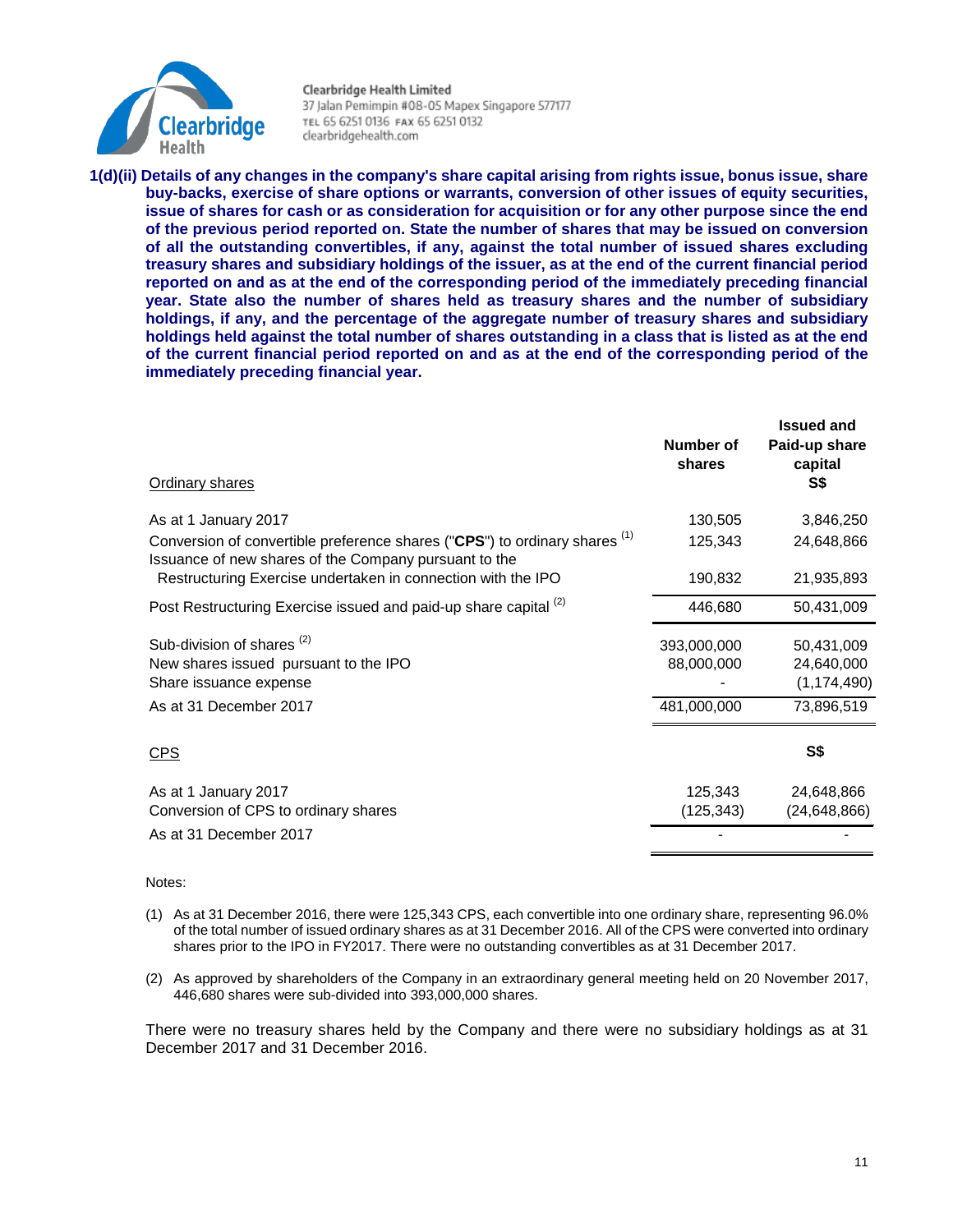

# **1(d)(iii) Total number of issued shares excluding treasury shares as at the end of the current financial period and as at the end of the immediately preceding year.**

|                                                  | 31 December 2017 | 31 December 2016 |
|--------------------------------------------------|------------------|------------------|
| Total number of issued ordinary shares<br>(1000) | 481.000          | 114.821*         |
| Total number of issued CPS ('000)                | $\blacksquare$   | 110.280*         |

\*As approved by shareholders of the Company in an extraordinary general meeting held on 20 November 2017, every one share in the capital of the Company was sub-divided into 880 shares (the "**Share Split**"). Accordingly, the number of outstanding shares is adjusted for the Share Split as if the event had occurred on 1 January 2016.

There were no treasury shares held by the Company as at 31 December 2017 and 31 December 2016.

**1(d)(iv) A statement showing all sales, transfers, cancellation and/or use of treasury shares as at the end of the current financial period reported on.** 

Not applicable as there are no treasury shares held by the Company.

**1(d)(v) A statement showing all sales, transfers, cancellation and/or use of subsidiary holdings as at the end of the current financial period reported on.** 

There are no subsidiary holdings.

**2 Whether the figures have been audited or reviewed, and in accordance with which auditing standard or practice.**

The figures have not been audited or reviewed by the auditors of the Company.

**3 Where the figures have been audited or reviewed, the auditors' report (including any qualifications or emphasis of a matter).**

Not applicable.

### **4 Whether the same accounting policies and methods of computation as in the issuer's most recently audited annual financial statements have been applied.**

Save as disclosed in paragraph 5, the Group has applied the same accounting policies and methods of computation in the financial statements for the current financial year as compared to those applied in the audited financial statements for the financial year ended 31 December 2016.

**5 If there are any changes in the accounting policies and methods of computation, including any required by an accounting standard, what has changed, as well as the reasons for, and the effect of, the change.**

The Group has adopted the applicable new and revised Financial Reporting Standards ("**FRS**") and Interpretations of FRS ("**INT FRS**") that are relevant to its operations and effective for annual periods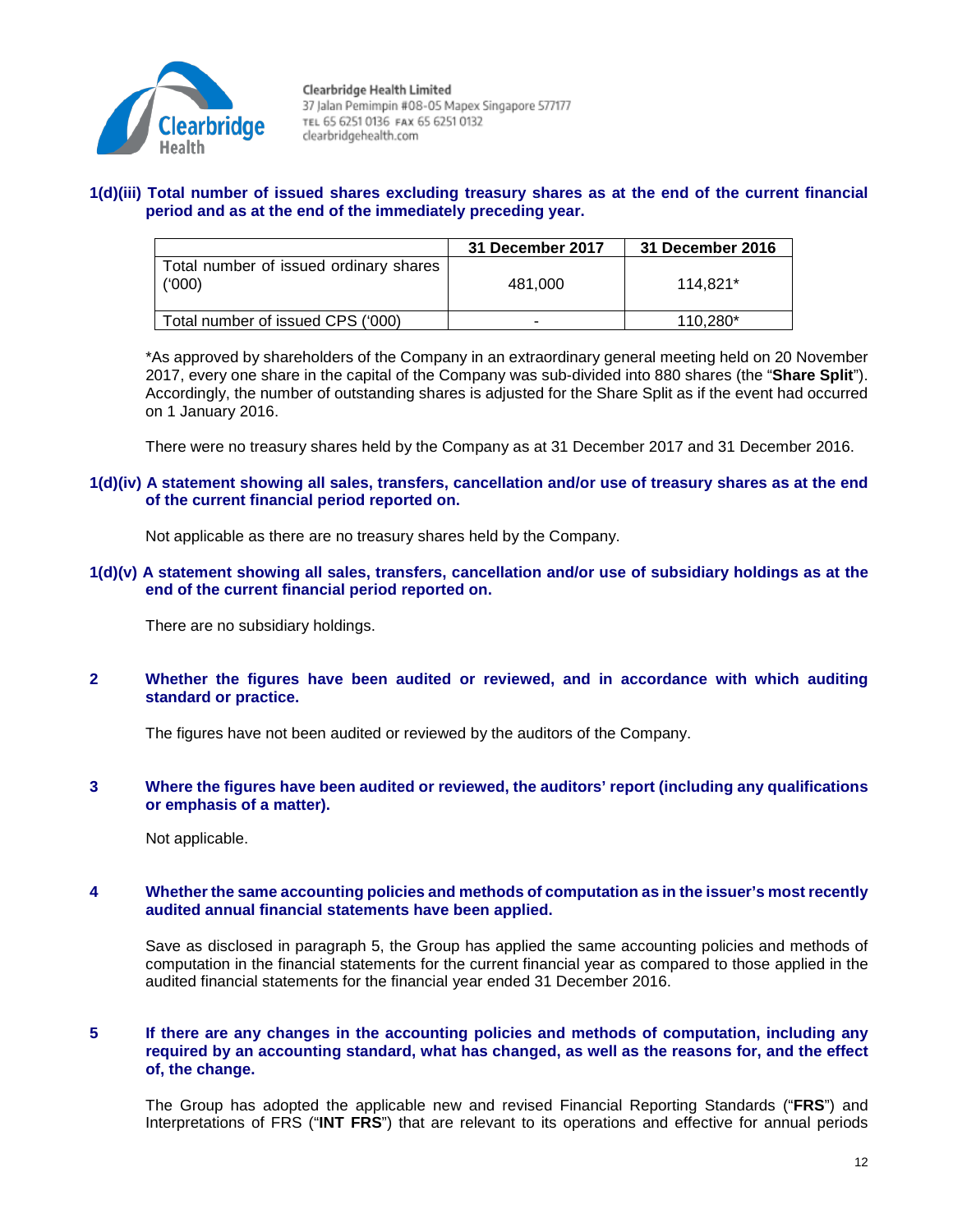

beginning on or after 1 January 2017. The adoption of these new and revised FRS and INT FRS did not result in changes to the Group's accounting policies and has no material effect on the financial statements of the Group.

### **6 Earnings per ordinary share of the group for the current financial period reported on and the corresponding period of the immediately preceding financial year, after deducting any provision for preference dividends.**

#### **Earnings per share - based weighted average number of shares**

|                                                      | Group         |               |  |
|------------------------------------------------------|---------------|---------------|--|
|                                                      | <b>FY2017</b> | <b>FY2016</b> |  |
| Loss attributable to owners of the Company (S\$'000) | (7, 470)      | (1,951)       |  |
| Weighted average number of shares ('000)             | 320,381       | 208,227       |  |
| Loss per share (cents)<br>- Basic and diluted        | (2.33)        | (0.94)        |  |

The number of shares held includes ordinary shares, convertible preference shares as all these shares have the equal rights to receive dividends. The loss per share for FY2016 and FY2017 have been computed based on the loss attributable to owners of the Company and the weighted average number of ordinary shares adjusted for the Share Split.

### **7 Net asset value (for the issuer and group) per ordinary share based on the total number of issued shares, excluding treasury shares of the issuer at the end of the (a) current period reported on and (b) immediately preceding financial year.**

#### **Net asset value per ordinary share**

|                                                          | Group               |         |   |                 | Company |           |           |   |                 |  |
|----------------------------------------------------------|---------------------|---------|---|-----------------|---------|-----------|-----------|---|-----------------|--|
|                                                          | 31-Dec-17 31-Dec-16 |         |   | $31 - Dec - 16$ |         | 31-Dec-17 | 31-Dec-16 |   | $31 - Dec - 16$ |  |
| Net asset value per share                                |                     |         |   |                 |         |           |           |   |                 |  |
| (cents)                                                  | 12.67               | 8.00    |   | 17.09           |         | 14.33     | 7.72      |   | 16.49           |  |
| Net asset value as at end<br>of period $(S$^{\circ}000)$ | 60.940              | 38.481  |   | 38.481          |         | 68.911    | 37.113    |   | 37,113          |  |
| No. of ordinary shares<br>(000)                          | 481,000             | 481.000 | # | 225.101         | *       | 481,000   | 481,000   | # | $225,101$ *     |  |

**#** For comparative purposes, the net asset value per share as at 31 December 2016 and 31 December 2017 has been computed based on the Company's post-IPO share capital of 481,000,000 shares.

\* The number of outstanding shares is adjusted for the Share Split.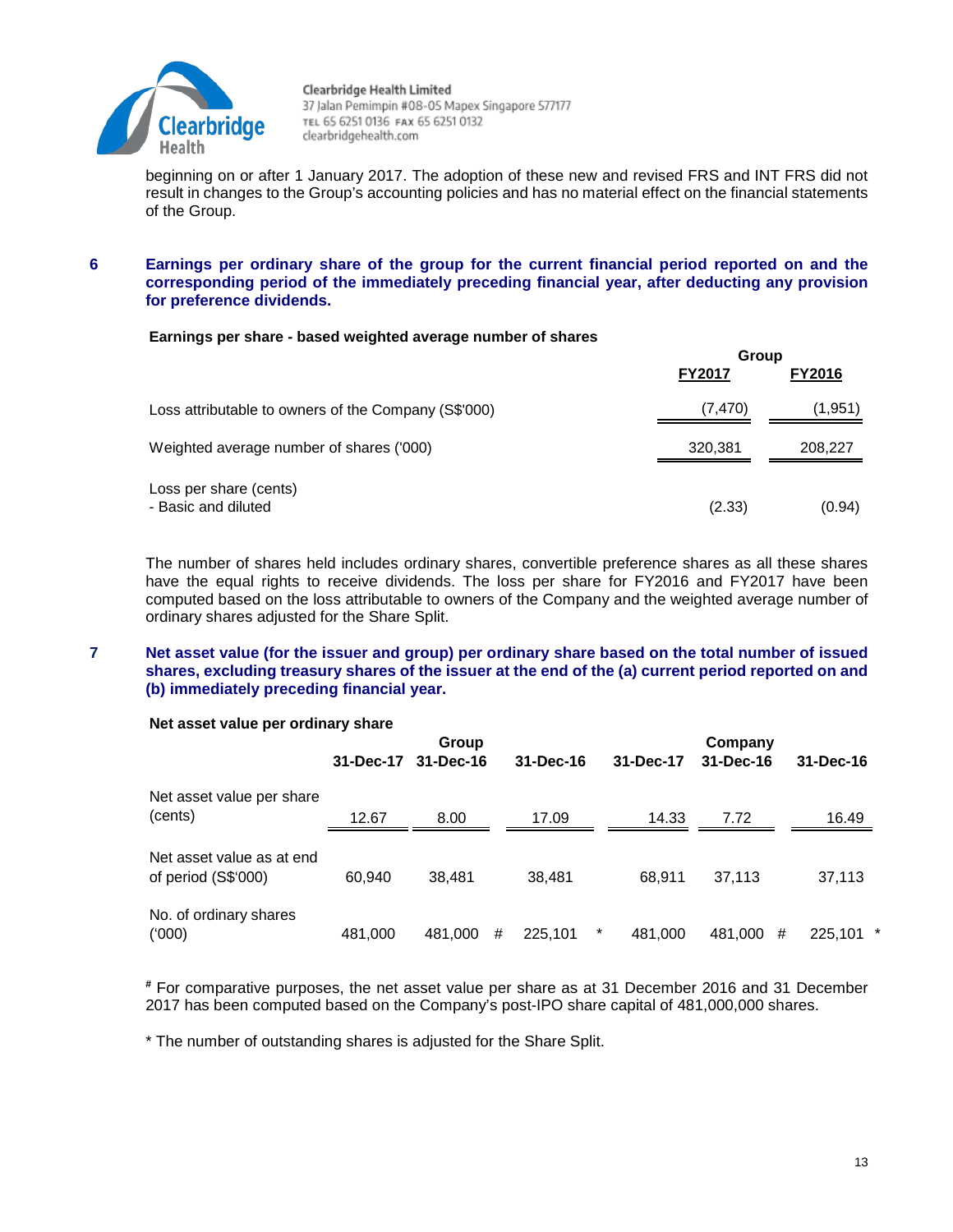

- 
- **8 A review of the performance of the group, to the extent necessary for a reasonable understanding of the group's business. It must include a discussion of the following:**
	- **(a) any significant factors that affected the turnover, costs, and earnings of the group for the current financial period reported on, including (where applicable) seasonal or cyclical factors; and**
	- **(b) any material factors that affected the cash flow, working capital, assets or liabilities of the group during the current financial period reported on.**

# **REVIEW OF THE GROUP'S PERFORMANCE**

#### Revenue

Revenue increased by 134.1% or S\$0.17 million, from S\$0.12 million in FY2016 to S\$0.29 million in FY2017 mainly due to the acquisitions of CBMG and Sam Lab in May 2017 and August 2017 respectively.

Revenue contribution from CBMG amounted to S\$0.10 million in FY2017 and was mainly derived from the Group's medical centre in Hong Kong, which commenced operations in July 2017. The 4-month revenue contribution from Sam Lab amounted to S\$0.19 million which was derived from the provision of laboratory testing services. Revenue in FY2016 was derived from the provision of management services to the Company's associates.

### Purchases

Purchases increased by S\$0.24 million, from S\$3,000 in FY2016 to S\$0.24 million in FY2017 mainly due to the acquisitions of CBMG and Sam Lab.

The increase in purchases attributable to the acquisitions of CBMG and Sam Lab amounted to S\$0.09 million and S\$0.15 million respectively.

#### Employee benefits expense

Employee benefits expense decreased by 7.5% or S\$0.28 million, from S\$3.78 million in FY2016 to S\$3.50 million in FY2017. This was attributable to the disposal of a subsidiary in FY2016 pursuant to the Restructuring Exercise and the streamlining of research and development activities.

This decrease was partially offset by employee benefits expense attributable to the acquisitions of CBMG and Sam Lab in FY2017, which amounted to S\$1.80 million and S\$0.10 million respectively.

Of the Group's employee benefits expense in FY2017, the Group has assessed S\$1.47 million to be nonrecurring expense, consequent to the rationalisation and streamlining of our corporate structure.

#### Depreciation expenses

Depreciation expenses increased by 125.6% or S\$0.05 million, from S\$0.04 million in FY2016 to S\$0.09 million in FY2017 mainly due to the acquisitions of CBMG and Sam Lab and partially offset by fixed assets disposed in FY2017.

Depreciation expenses attributable to the acquisitions of CBMG and Sam Lab amounted to S\$0.06 million and S\$0.01 million respectively.

#### Amortisation expenses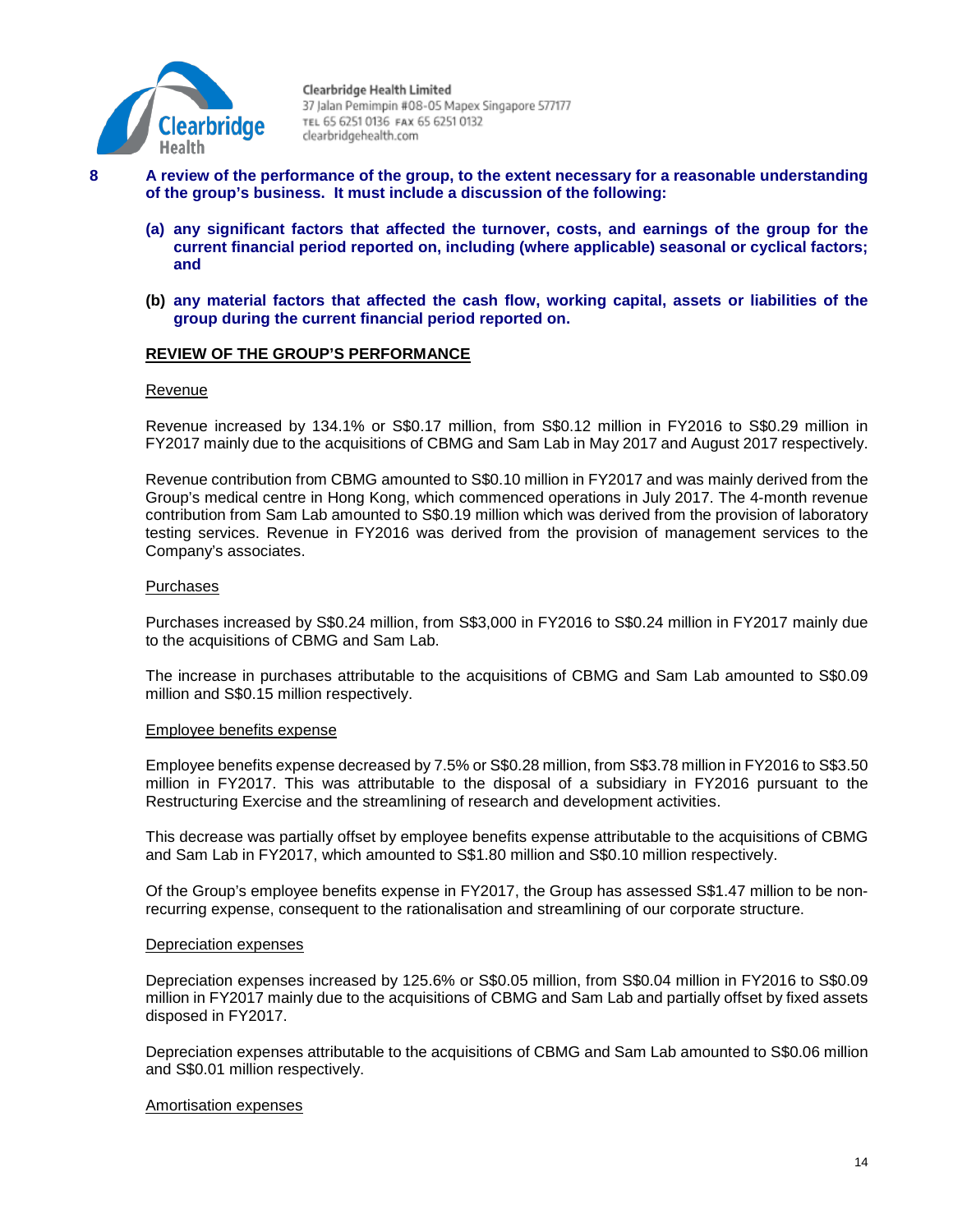

Amortisation expenses decreased by 65.2% or S\$0.05 million, from S\$0.07 million in FY2016 to S\$0.02 million in FY2017. The decrease in amortisation expenses was attributable to the disposal of a subsidiary in FY2016, pursuant to the Restructuring Exercise.

### Research and development expenses

Research and development expenses decreased by 78.3% or S\$0.73 million, from S\$0.93 million in FY2016 to S\$0.20 million in FY2017.

Previously, the Group was carrying out research and development in relation to the fourier ptychographic microscope (FPM) technology, and also developing biomarkers and reagents complementary to the technology. In early 2017, having completed certain stages of development of biomarkers and reagents, the Group decided to focus solely on the FPM technology. The streamlining of the Group's research and development activities resulted in a corresponding decrease in expenses in FY2017.

### Fair value (loss)/gain on other investments

The Group recorded a fair value loss on other investments of S\$0.30 million in FY2017, as compared to a fair value gain of S\$0.07 million in FY2016 was mainly due to valuation loss of investment in Invitrocue Ltd (a ASX-listed entity) in FY2017 prior to the Restructuring Exercise.

### Fair value (loss)/gain on associates

In accordance with the FRS, the Group measured its interests in its associated companies at fair value through profit or loss, with changes in fair value of the Group's interests in the associated companies being recorded in the statements of comprehensive income.

The Group recorded a fair value loss on associates of S\$1.82 million in FY2017, as compared to a fair value gain of S\$3.87 million in FY2016. This was primarily due to changes in the valuation of an associated company, Clearbridge Biomedics Pte. Ltd. ("**CBB**"), which was arrived at based on the indicative price derived from convertible loans issued to unrelated third parties in FY2017. In addition, the fair value gain recorded in FY2016 was also due to an increase in the fair value of investment in Treebox Solutions Pte. Ltd. ("**Treebox Solutions**") of S\$1.14 million. The interest in Treebox Solutions was disposed of in FY2017 pursuant to the Restructuring Exercise.

#### Fair value (loss)/gain on derivative financial instruments

Fair value loss on derivative financial instruments mainly pertains to changes in the fair value of call options granted by SPRING SEEDS Capital Pte. Ltd. ("**Spring Seeds Capital**") to the Group to acquire Spring Seeds Capital's interests in the Group's associated companies, CBB (the "**CBB Call Options**") and Singapore Institute of Advanced Medicine Holdings Pte. Ltd.

The Group recorded a fair value loss on derivative financial instruments of S\$0.21 million in FY2017, as compared to a fair value gain of S\$1.17 million in FY2016 mainly due to a decrease in the fair value of the CBB Call Option. Fair value of the call options was arrived at based on an option pricing model which took into account, among others, the fair value of CBB and volatilities in the valuation of comparable companies. The decrease in fair value was primarily due to decrease in the volatilities of the valuation of comparable companies and decrease in fair value of CBB.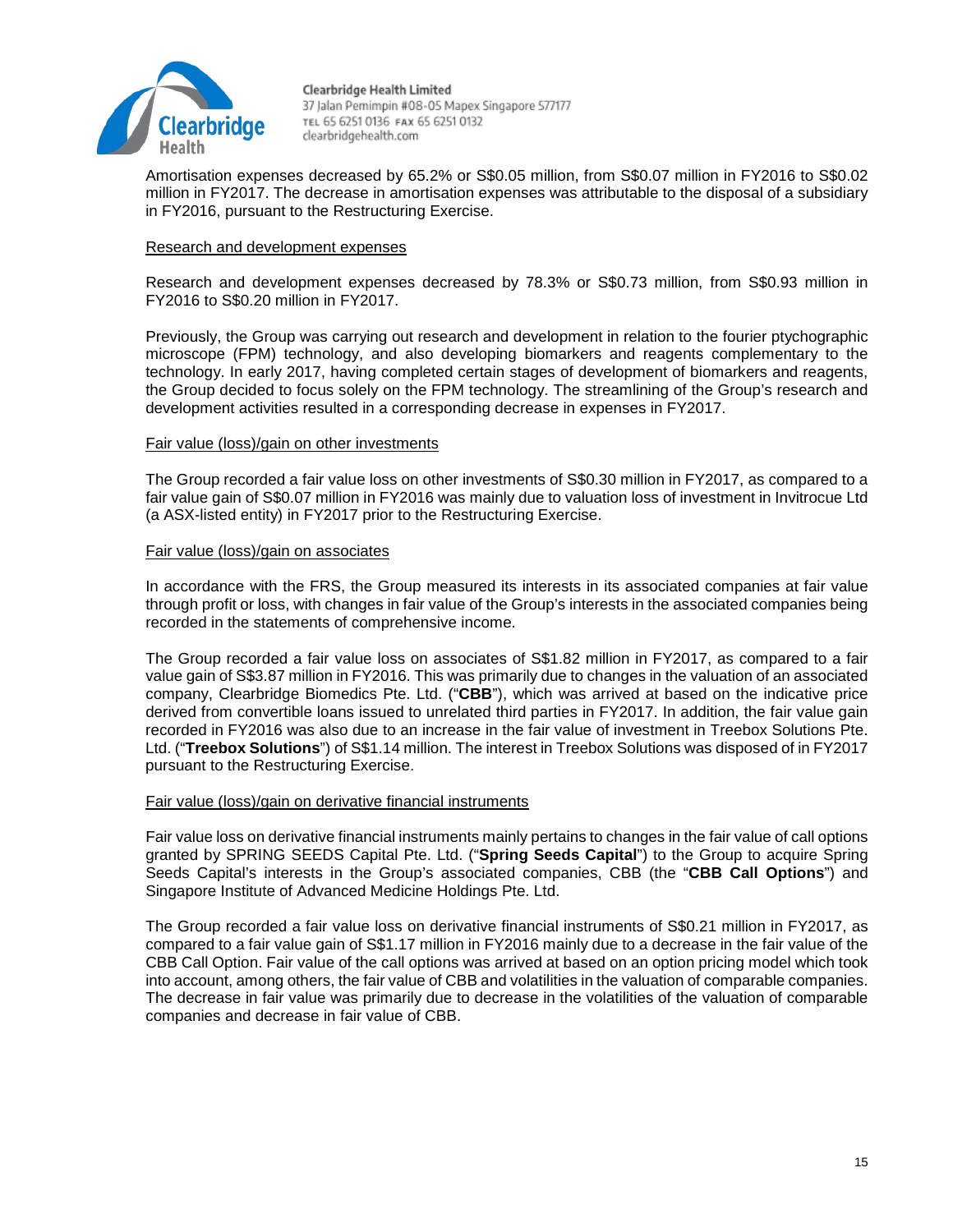

### Other operating expenses

Other operating expenses increased by 75.9% or S\$2.12 million, from S\$2.79 million in FY2016 to S\$4.91 million in FY2017.

The increase was mainly due to professional fees and other miscellaneous expenses incurred pursuant to the IPO which amounted to S\$1.71 million, as well as other operating expenses attributable to the entities acquired during the year, CBMG and Sam Lab amounting to S\$1.16 million and S\$0.17 million respectively. This was partially offset by other operating expenses amounting to S\$0.74 million incurred by entities disposed of in FY2016.

To provide better clarity to the readers, the Group has identified the following other operating expenses incurred in FY2017 as non-recurring expenses:

- i) professional fees and other miscellaneous expenses incurred pursuant to the IPO of S\$1.71 million;
- ii) legal and professional fees incurred in connection with the Restructuring Exercise of S\$0.45 million;
- iii) consultancy fee incurred for research and development activities which were streamlined in FY2017 of S\$0.29 million; and
- iv) other administrative expenses incurred in relation to the operations of a subsidiary in the United States of America which was wound down and became dormant in FY2017 of S\$0.42 million.

#### Finance costs

Finance costs mainly pertain to interest accrued on the call options granted by Spring Seeds Capital to the Group in respect of Spring Seeds Capital's investments in Clearbridge Biophotonics Pte. Ltd. ("**CBBP**") (the "**CBBP Call Options**"). Finance costs increased by 29.5% or S\$0.06 million, from S\$0.19 million in FY2016 to S\$0.25 million in FY2017 due to a full year of interest accrued on the CBBP Call Options, in relation to a convertible loan issued in November 2016.

### Income tax credit/(expense)

Income tax expense in FY2016 arose from deferred tax expense in relation to fair value gains on other investments, associates and derivative financial instruments recognised by the Group.

The Group recorded an income tax credit of S\$2.98 million in FY2017, as compared to an income tax expense of S\$0.74 million in FY2016. This was primarily due to the reversal of deferred tax expense, as a result of fair value losses on investment in associates and derivative financial instruments recognised in FY2017 and disposal of investment in Treebox Solutions and other investments pursuant to the Restructuring Exercise.

### Loss for the year

As a result of the foregoing, loss for the year increased by 169.7% or S\$4.99 million, from S\$2.94 million in FY2016 to S\$7.93 million in FY2017.

Excluding the abovementioned non-recurring expense segregated in employee benefits expense and other operating expenses and fair value changes on other investments, associates and derivative financial instruments, loss before taxation was S\$4.24 million.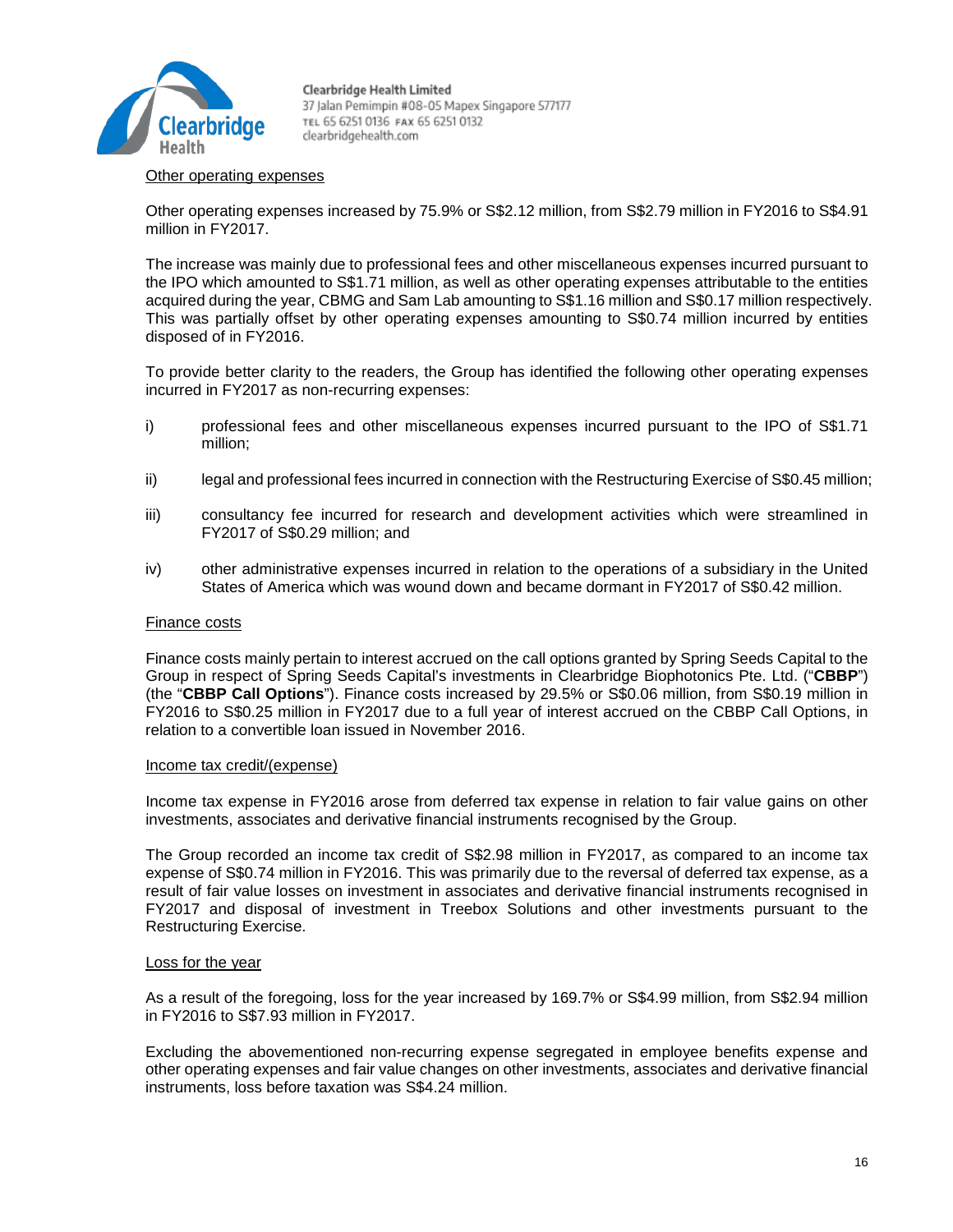

# **REVIEW OF THE GROUP'S FINANCIAL POSITION**

#### Non-current assets

The Group's non-current assets decreased by 13.5% or S\$5.62 million, from S\$41.77 million as at 31 December 2016 to S\$36.15 million as at 31 December 2017.

Goodwill on consolidation which arose from the acquisitions of CBMG and Sam Lab amounted to S\$9.0 million and S\$2.0 million respectively.

Property, plant and equipment increased by S\$2.55 million, from S\$0.05 million as at 31 December 2016 to S\$2.60 million as at 31 December 2017, mainly due to the acquisition of the Mapex Property for an aggregate cost of S\$2.25 million (including all relevant taxes and costs directly associated with the acquisition). The addition of plant and equipment from the acquisitions of CBMG and Sam Lab amounted to S\$0.32 million and S\$0.02 million respectively and was partially offset by the disposal of plant and equipment which amounted to S\$0.04 million in FY2017.

Investment in associates decreased by 46.6% or S\$13.12 million, from S\$28.17 million as at 31 December 2016 to S\$15.05 million as at 31 December 2017, mainly due to the disposal of 24.9% shareholding interest in Treebox Solutions pursuant to the Restructuring Exercise. In addition, there was a decrease in the fair value of investment in an associated company, CBB, in FY2017. There were no new investments made during the year.

Other investments decreased by 78.8% or S\$5.53 million, from S\$7.02 million as at 31 December 2016 to S\$1.49 million as at 31 December 2017, mainly due to reclassification of CBB convertible bonds to current assets, the disposal of a 8.5% equity interest in Invitrocue Ltd. in March 2017 and interest in convertible bonds issued by Banff Cyber Technologies Pte Ltd in June 2017, pursuant to the Restructuring Exercise. The above was partially offset by an increase in the fair value of other investments in FY2017.

The Group disposed of its interests in the abovementioned entities under the Restructuring Exercise, as the entities were focused on technologies which were not in line with the Group's core business in laboratory testing services or medical clinics/centres.

#### Current assets

The Group's current assets increased by 565.0% or S\$27.74 million, from S\$4.91 million as at 31 December 2016 to S\$32.65 million as at 31 December 2017.

The increase in trade and other receivables, prepayments and inventories were mainly due to the acquisitions of CBMG and Sam Lab.

The increase in other investments is due to reclassification of the CBB convertible bonds from non-current to current assets.

Cash and cash equivalents increased by 543.9% or S\$23.43 million, from S\$4.31 million as at 31 December 2016 to S\$27.74 million as at 31 December 2017, mainly due to net proceeds from the IPO and net cash inflow from the acquisitions of CBMG and Sam Lab. This was partially offset by the loan extended to an entity which was disposed of pursuant to the Restructuring Exercise and the acquisition of the Mapex Property.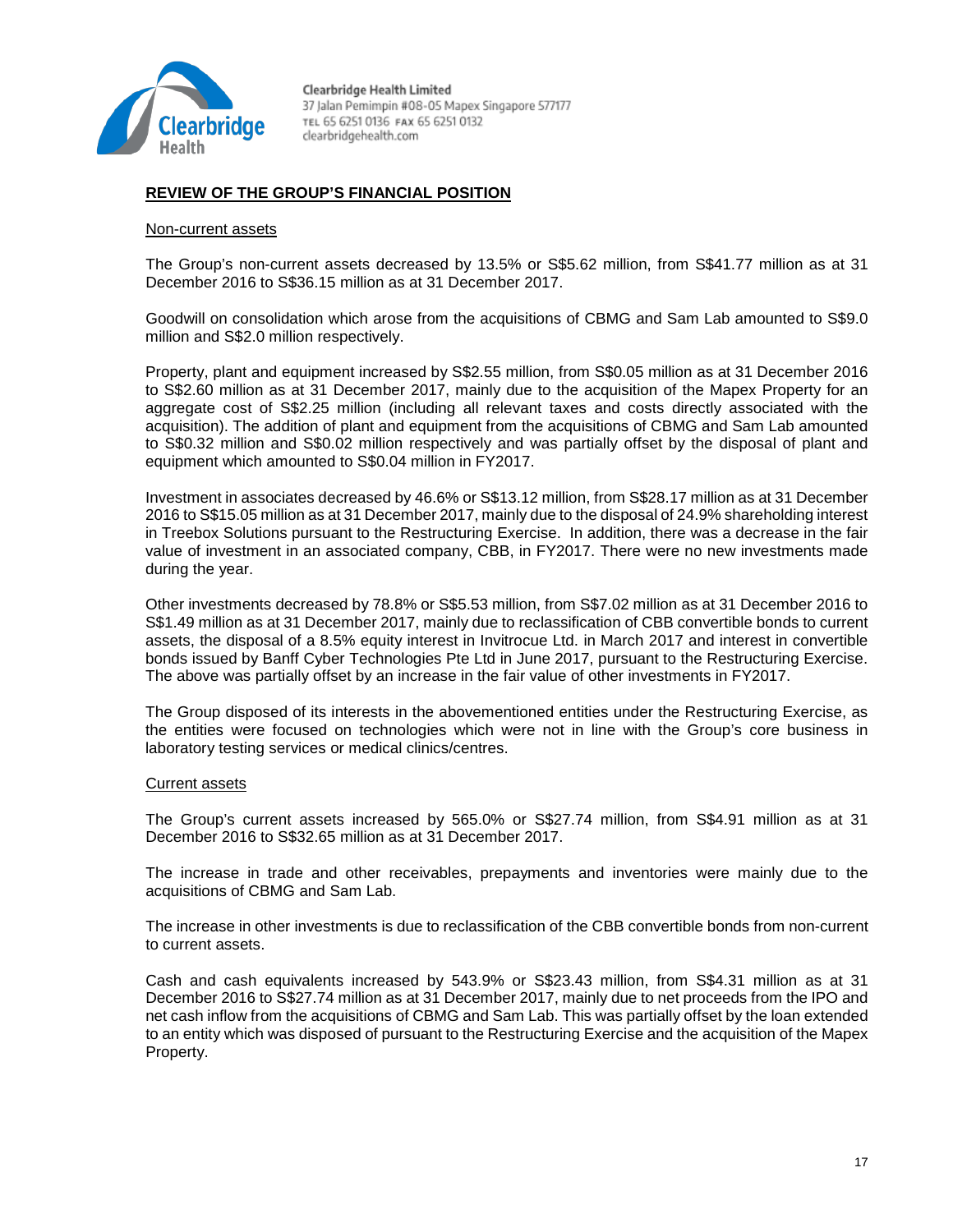

The Group's current liabilities increased by 33.4% or S\$1.44 million, from S\$4.29 million as at 31 December 2017 to S\$5.73 million as at 31 December 2017.

The increase is mainly due to an increase in other payables, comprising accrued professional fees and expenses incurred in relation to the IPO, and accrued interest expense on the CBBP Call Options.

For the purpose of preparing the Group's consolidated financial statements, the Group's ownership interest in CBBP includes the interest held by Spring Seeds Capital (as though the CBBP Call Options are exercised). The Group also recognises a payable to Spring Seeds Capital representing the exercise price of the call options, which is equivalent to the investment cost plus a return at a rate of 8% annual cumulative non-compounding simple interest. The interest expense on the CBBP Call Options is accrued for and recognised as part of finance cost.

The interest-bearing borrowings relates to the bank loan secured to finance the acquisition of the Mapex Property in FY2017.

#### Non-current liabilities

The Group's non-current liabilities decreased by 28.0% or S\$1.33 million, from S\$4.75 million as at 31 December 2016 to S\$3.42 million as at 31 December 2017.

The decrease was mainly due to a decrease in deferred tax liabilities recogised in FY2016 for the Group unrealised fair value gain on associates, which were reversed in FY2017 due to disposed associates and associates carried at fair value. This was partially offset by recognition of the non-current interest-bearing borrowings, which relates to the bank loan secured to finance the acquisition of the Mapex Property in FY2017.

### **REVIEW OF THE GROUP'S CASH FLOW STATEMENT**

The net cash flows used in operating activities for FY2017 amounted to S\$6.78 million.

Cash outflow before changes in working capital amounted to S\$6.70 million. Net cash used in working capital amounted to S\$0.09 million mainly due to increase in other payables of S\$1.16 million and partially offset by increase in trade and other receivables of S\$0.85 million, increase in prepayments of S\$0.27 million, increase in inventories of S\$0.05 million and decrease in trade payables of S\$0.08 million.

Net cash generated from investing activities for FY2017 amounted to S\$9.72 million. This was mainly due net cash inflow from the acquisition of subsidiaries and partially offset by the acquisition of the Mapex Property.

Net cash generated from financing activities for FY2017 amounted to S\$20.45 million. This was primarily due to net proceeds from the IPO of S\$22.00 million, partially offset by the disposal of subsidiaries, repayment of bank loan and waiver of loans extended by the Group to an entity which was disposed of pursuant to the Restructuring Exercise.

As a result, after adjusting for the effects of foreign exchange rate changes, there was a net increase in cash and cash equivalents by S\$23.43 million, from S\$4.31 million as at 31 December 2016 to S\$27.74 million as at 31 December 2017.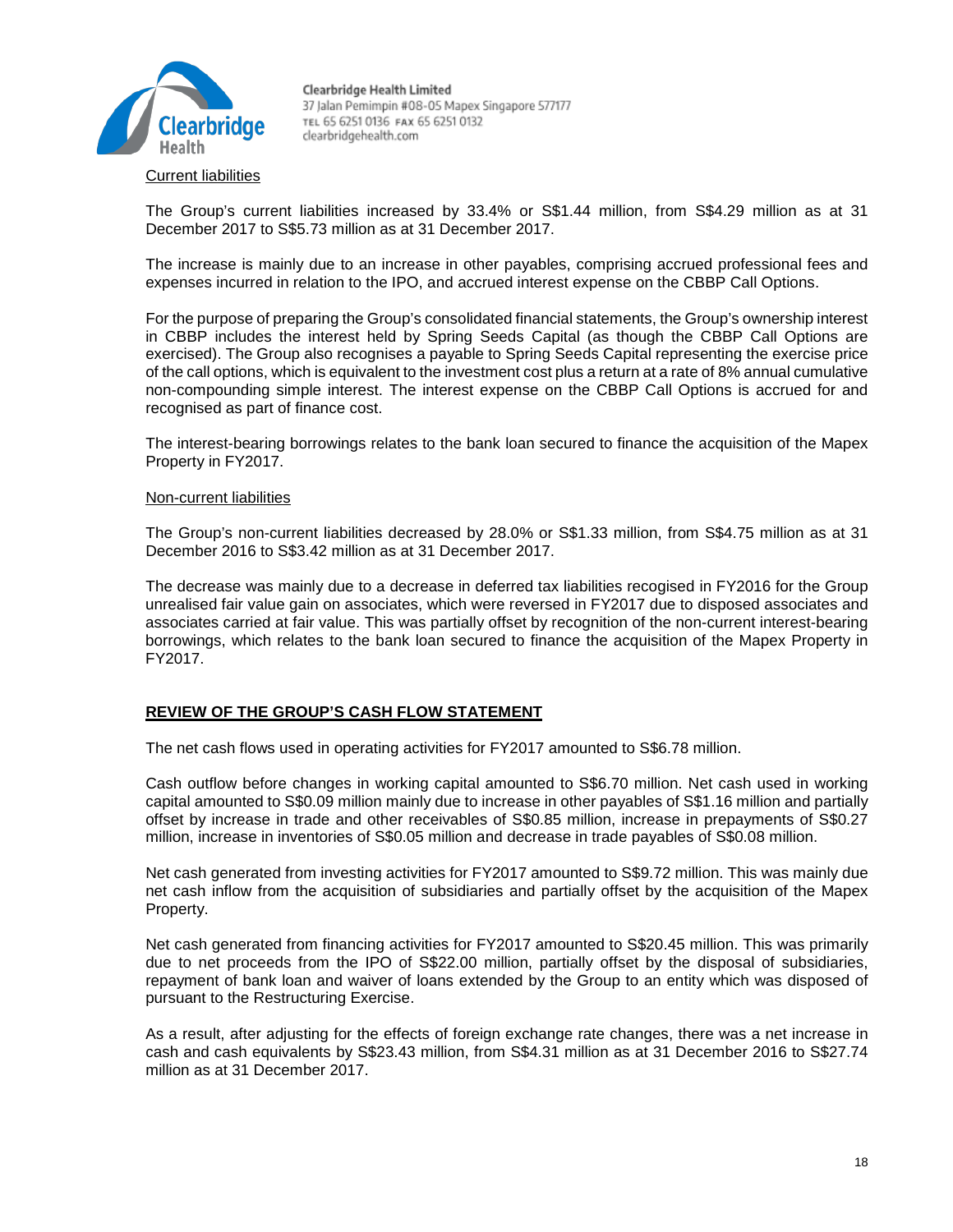

### **9 Where a forecast, or a prospect statement, has been previously disclosed to shareholders, any variance between it and the actual results.**

Not applicable. No forecast or prospect statement has been previously disclosed to shareholders.

### **10 A commentary at the date of the announcement of the significant trends and competitive conditions of the industry in which the group operates and any known factors or events that may affect the group in the next reporting period and the next 12 months.**

The Group believes that the outlook of the laboratory testing services and medical clinics/centres businesses is expected to remain positive as growth in populations, coupled with an increase in life expectancy, is likely to lead to an ageing population which will drive demand for more and better healthcare services. These are focus areas for precision medicine and are likely to lead to an increase in demand for laboratory testing services as well as the Group's business in the ownership and operation of medical clinics/centres.

As announced on 4 January 2018 and 17 January 2018, the Group had completed the acquisition of 65% equity interest in Marzan Health Care Inc.

In addition, the Group has on 28 February 2018 entered into a conditional sale and purchase agreement to acquire shares in PT Tirta Medika Jaya in Indonesia and another conditional sale and purchase agreement to acquire shares in Medic Laser Private Limited and Medic Surgical Private Limited in Singapore. Please refer to the announcements released by the Company on the SGXNET today for further information.

The Group continues to explore suitable opportunities to expand its business regionally through investments, mergers and acquisition, joint ventures and/or strategies collaborations.

The Group will also continue to enhance its internal capabilities and processes to achieve greater efficiencies and returns.

# **11 Dividend**

### **(a) Any dividend declared for the current financial period reported on?**

Nil.

#### *Dividends declared prior to the IPO*

Pursuant to the Restructuring Exercise, the Company had declared an interim tax-exempt one-tier dividend of S\$9,633,283 in March 2017, arising from the disposal of its investment in Treebox Solutions Pte. Ltd. to Inbridge Ventures Pte. Ltd. The dividend was satisfied via the assignment of the consideration receivable by the Company from Inbridge Ventures Pte. Ltd. for the abovementioned disposal, to the then shareholders of the Company. Please refer to the Offer Document for further details on the Restructuring Exercise.

### **(b) Any dividend declared for the corresponding period immediately preceding financial year?**

Pursuant to the Restructuring Exercise, the Company completed the disposal of its entire interest in 1Exchange Pte. Ltd. and its subsidiary, Capbridge Pte. Ltd. in December 2016 by declaring a dividend in specie of S\$3,536,650 and transferring all shareholding interests in 1Exchange Pte. Ltd. to the then shareholders of the Company.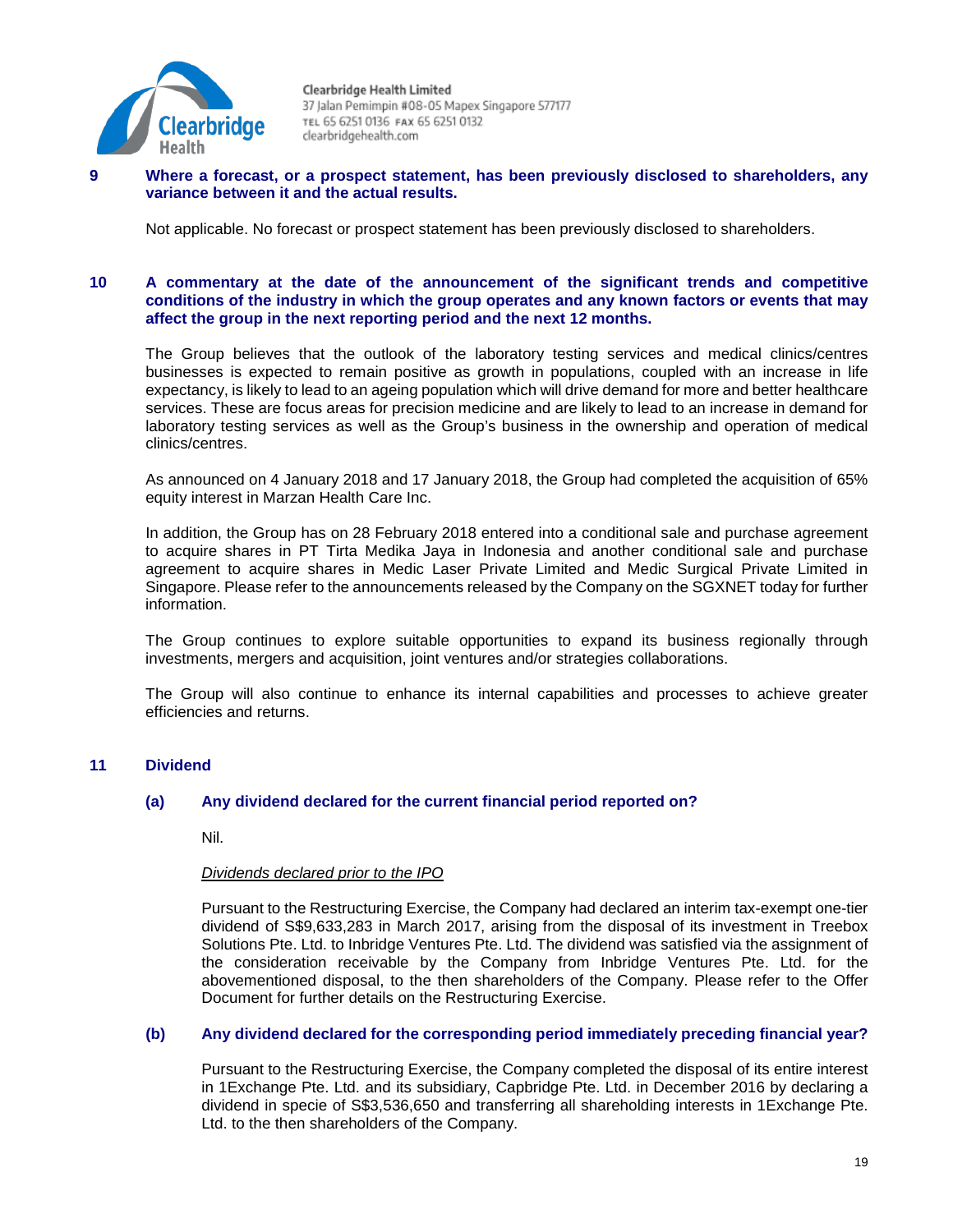

# **(c) Date payable**

Not applicable.

# **(d) Book closure date**

Not applicable.

### **12 If no dividend has been declared (recommended), a statement to that effect.**

Not applicable. Please refer to paragraph 11(a).

### **13 If the Group has obtained a general mandate from shareholders for IPTs, the aggregate value of such transactions as required under Rule 920(1)(a)(ii). If no IPT mandate has been obtained, a statement to that effect.**

The Group has not obtained a general mandate from shareholders for interested person transactions.

# **14 Use of IPO proceeds**

The Company received net proceeds from the IPO of approximately S\$22.00 million (the "**Net Proceeds**"). As at the date of this announcement, the Net Proceeds have been utilised as follows:

|                                                                                                                                                                                              | <b>Amount allocated</b><br>(as disclosed in<br>the Offer<br>Document)<br>(S\$'000) | Amount<br>utilised as at<br>the date of this<br>announcement<br>(S\$'000) | <b>Balance</b><br>(S\$'000) |
|----------------------------------------------------------------------------------------------------------------------------------------------------------------------------------------------|------------------------------------------------------------------------------------|---------------------------------------------------------------------------|-----------------------------|
| Expansion of medical clinics/centres business<br>organically or through, inter alia, investments,<br>mergers and acquisitions, joint ventures and/or<br>strategic collaborations             | 11,000                                                                             | (523)                                                                     | 10,477                      |
| Expansion of laboratory testing services<br>business organically or through, <i>inter alia</i> ,<br>investments, mergers and acquisitions, joint<br>ventures and/or strategic collaborations | 3,000                                                                              | (178)                                                                     | 2,822                       |
| Working<br>capital<br>and<br>general<br>corporate<br>purposes <sup>(1)</sup>                                                                                                                 | 8,003                                                                              | (2, 212)                                                                  | 5,791                       |
| Total                                                                                                                                                                                        | 22,003                                                                             | (2,913)                                                                   | 19,090                      |

Note:

(1) Comprises operating expenses.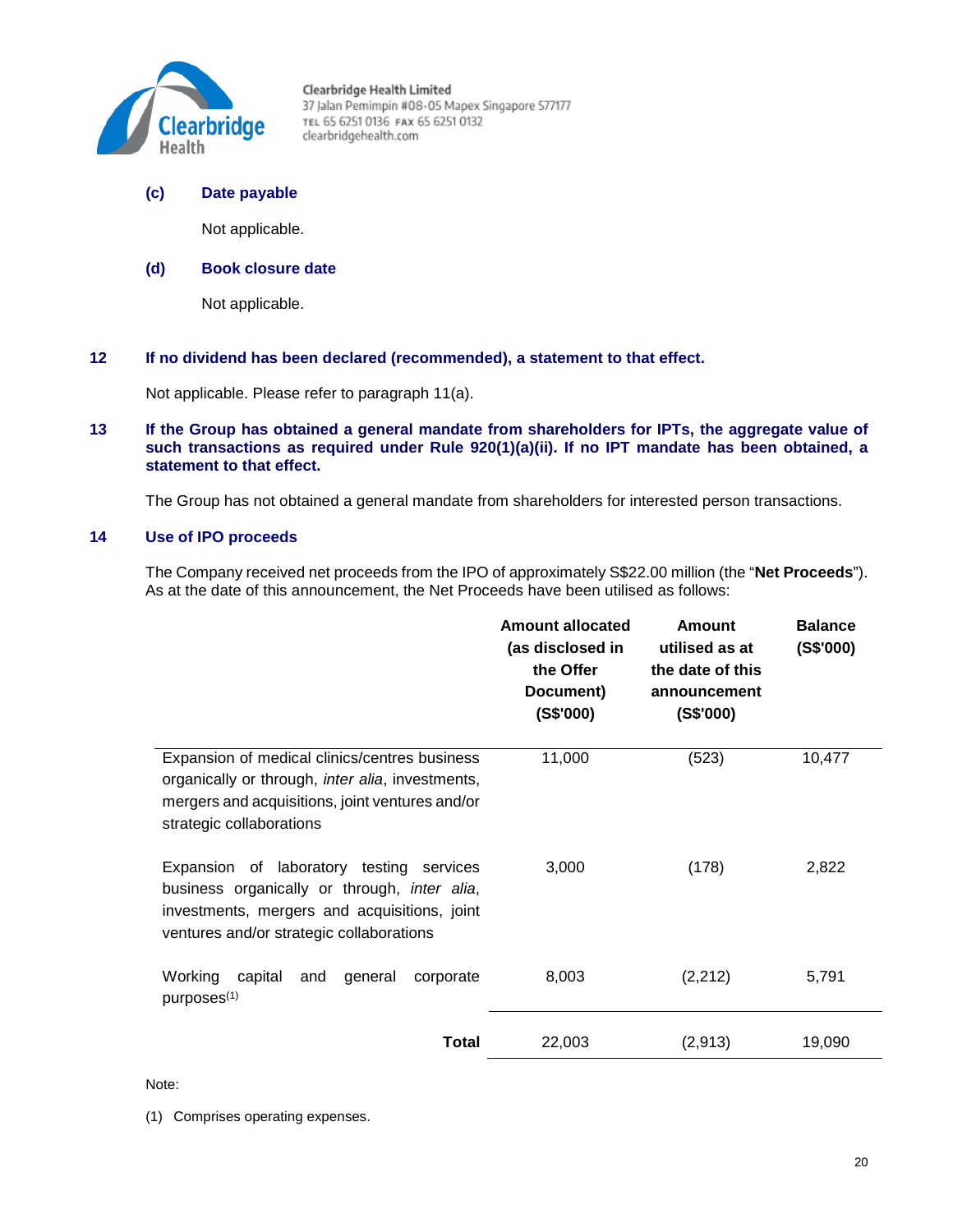

# **15 Negative confirmation by the board pursuant to Rule 705(5)**

Not required for full year result announcement.

# **16 Confirmation that the issuer has procured undertakings from all its directors and executive officers under Rule 720(1).**

The Company has procured the undertakings from all of its directors and executive officers as required under Rule 720(1) of the Catalist Rules.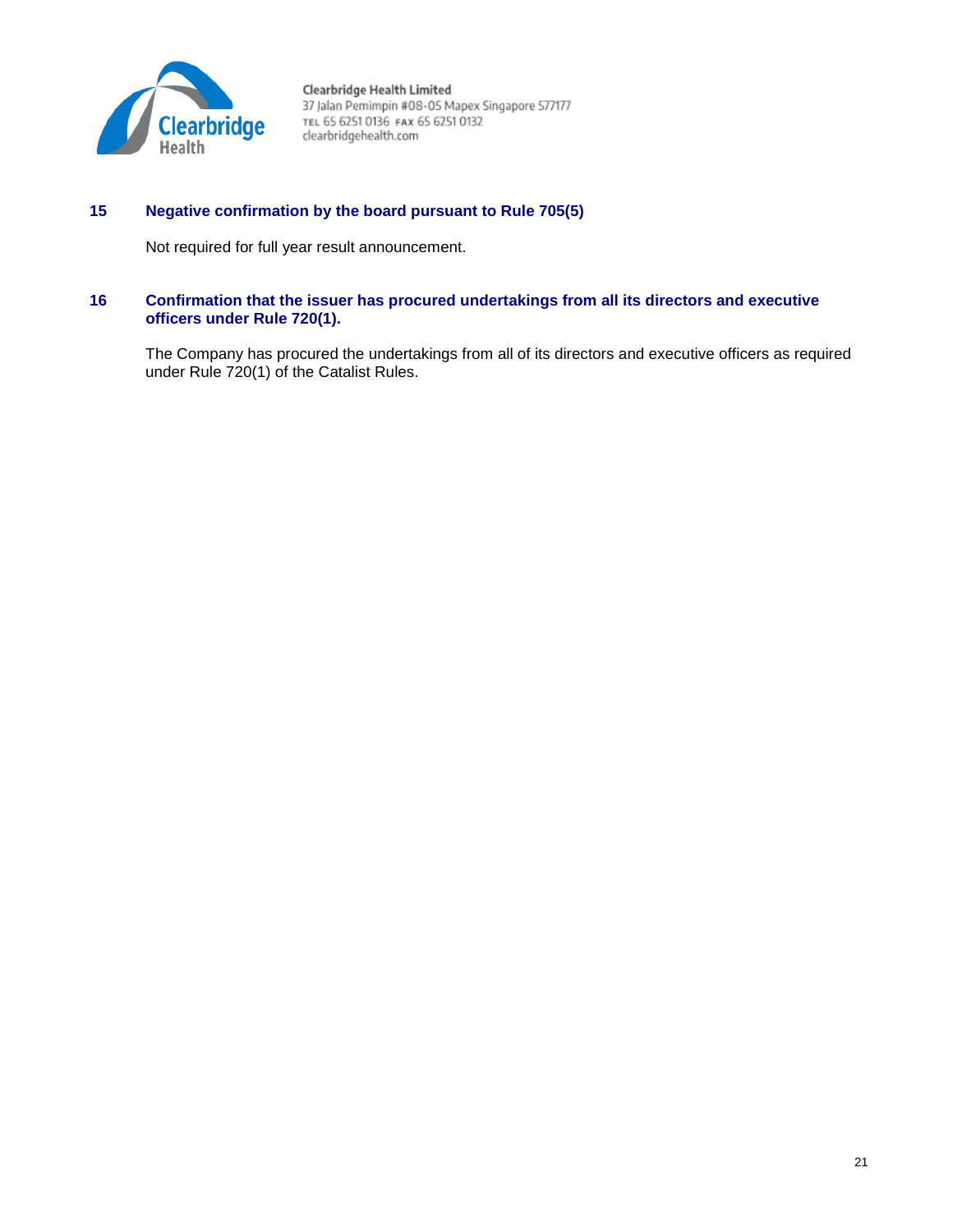

# **PART II - ADDITIONAL INFORMATION REQUIRED FOR FULL YEAR ANNOUNCEMENT (This part is not applicable to Q1, Q2, Q3 or Half Year Results)**

**17 Segmented revenue and results for business or geographical segments (of the group) in the form presented in the issuer's most recently audited annual financial statements, with comparative information for the immediately preceding year.**

| (S\$'000)                                           | <b>Strategic Investments</b><br>FY2017 | FY2016         | Laboratory testing<br>services<br>FY2017 | FY2016   | <b>Medical clinics/centres</b><br>FY2017 | FY2016         | Corporate<br>FY2017 | FY2016    | Elimination<br>FY2017 | FY2016 | Group<br>FY2017 | FY2016  |
|-----------------------------------------------------|----------------------------------------|----------------|------------------------------------------|----------|------------------------------------------|----------------|---------------------|-----------|-----------------------|--------|-----------------|---------|
| Segment revenue                                     |                                        |                |                                          |          |                                          |                |                     |           |                       |        |                 |         |
| <b>External customers</b><br>Inter segment revenue  |                                        |                | 194                                      | 5        | 96                                       |                |                     | 118<br>82 | (2)                   | (82)   | 290<br>(2)      | 123     |
| Total revenue                                       |                                        |                | 194                                      | 5        | 96                                       |                |                     | 200       | (2)                   | (82)   | 288             | 123     |
| Results:                                            |                                        |                |                                          |          |                                          |                |                     |           |                       |        |                 |         |
| Interest income                                     | 240                                    |                | 4                                        |          | 13                                       |                |                     | 167       |                       |        | 257             | 167     |
| Depreciation expense                                |                                        |                | (10)                                     | (14)     | (65)                                     |                | (13)                | (24)      |                       |        | (88)            | (38)    |
| Amortisation expense                                |                                        | ٠              | (23)                                     | (66)     | $\overline{\phantom{a}}$                 |                |                     |           |                       |        | (23)            | (66)    |
| Other income                                        |                                        |                | 24                                       | 179      | 8                                        |                | 57                  | 20        |                       |        | 89              | 199     |
| Fair value gain on other investments                | (301)                                  | 67             |                                          |          |                                          |                |                     |           |                       |        | (301)           | 67      |
| Fair value gain on associates                       | (1,818)                                | 3,869          |                                          |          |                                          |                |                     |           |                       |        | (1, 818)        | 3,869   |
| Fair value gain on derivative financial instruments | (210)                                  | 1,173          |                                          |          |                                          |                |                     |           |                       |        | (210)           | 1,173   |
| Intangible assets written off                       |                                        | $\blacksquare$ | (151)                                    | (601)    | $\blacksquare$                           |                |                     |           |                       |        | (151)           | (601)   |
| Segment profit/(loss)                               | (696)                                  | 5,109          | (3, 307)                                 | (5, 545) | (2,702)                                  |                | (1,220)             | (2, 508)  |                       |        | (7, 925)        | (2,944) |
| Assets:                                             |                                        |                |                                          |          |                                          |                |                     |           |                       |        |                 |         |
| Investments in associates                           | 15,051                                 | 28,174         |                                          |          |                                          |                |                     |           |                       |        | 15,051          | 28,174  |
| Other investments                                   | 5,030                                  | 7,020          |                                          |          |                                          |                |                     |           |                       |        | 5,030           | 7,020   |
| Derivative financial instruments                    | 5,906                                  | 6,229          | $\blacksquare$                           |          | ٠                                        |                |                     |           |                       |        | 5,906           | 6,229   |
| Addition of non-current assets                      |                                        |                | 2,271                                    | 1,773    | 284                                      |                | 5                   |           |                       |        | 2,560           | 1,773   |
| Segment assets                                      | 25,987                                 | 41,423         | 2,815                                    | 1,615    | 5,095                                    | $\blacksquare$ | 34,896              | 3,633     |                       |        | 68,793          | 46,671  |
| Segment liabilities                                 | (1,796)                                |                | (2,290)                                  | (2,807)  | (315)                                    |                | (4,749)             | (6, 235)  |                       |        | (9, 150)        | (9,042) |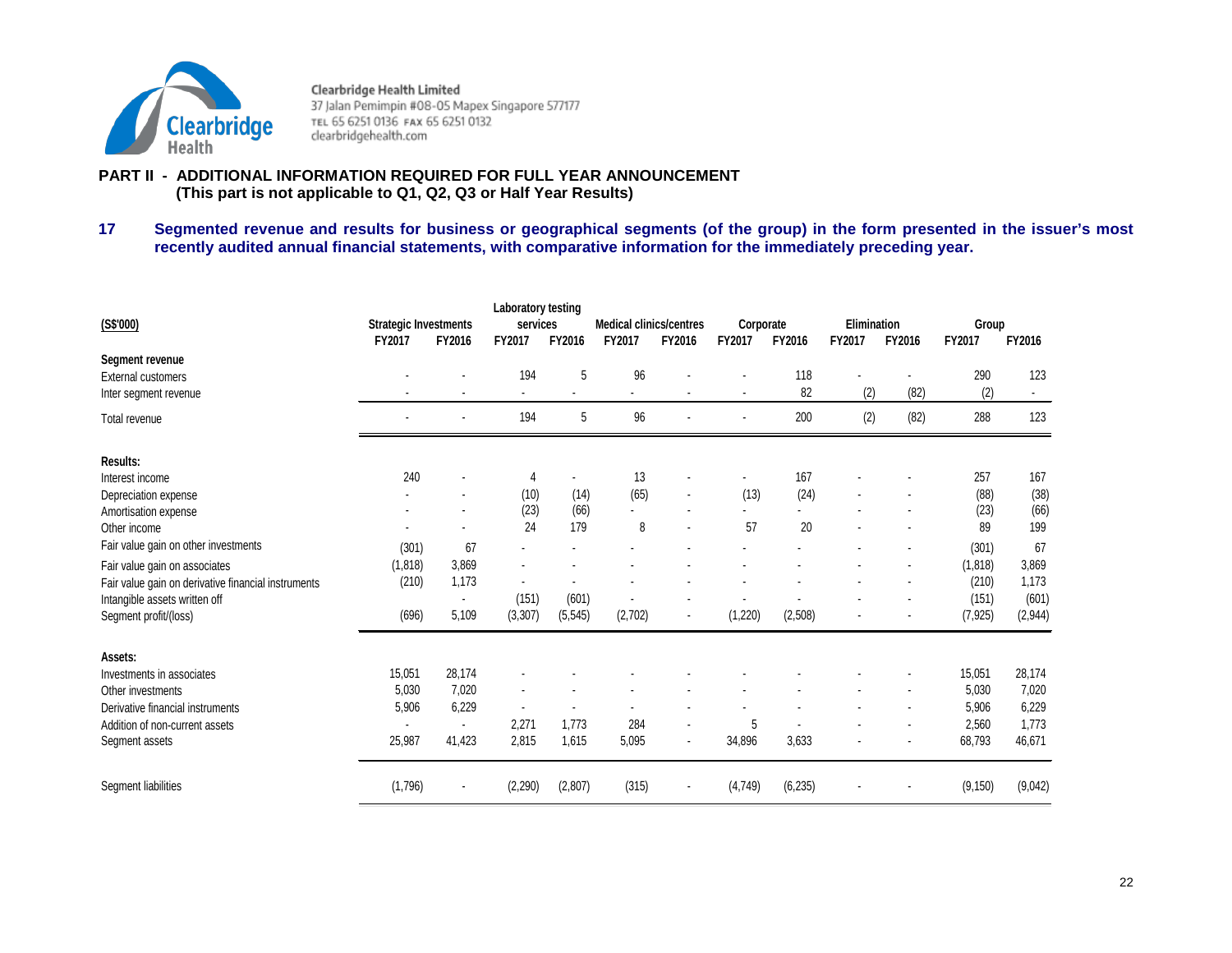

### **18 In the review of performance, the factors leading to any material changes in contributions to turnover and earnings by the business or geographical segments.**

Please refer to paragraph 8.

# **19 A breakdown of sales.**

|                                                                                                               | Group<br><b>FY2017</b><br><b>S\$'000</b> | <b>FY2016</b><br><b>S\$'000</b> | Increase/<br>(Decrease)<br>% |
|---------------------------------------------------------------------------------------------------------------|------------------------------------------|---------------------------------|------------------------------|
| Sales reported for first half year                                                                            | 5                                        | 2                               | 150.0                        |
| Operating loss after tax before deducting minority<br>interest reported for first half of the year            | (25)                                     | (3, 367)                        | (99.3)                       |
| Sales reported for second half year                                                                           | 283                                      | 121                             | 133.9                        |
| Operating (loss)/profit after tax before deducting<br>minority interests reported for second half of the year | (7,900)                                  | 423                             | n.m.                         |

n.m. – not meaningful

# **20 A breakdown of the total annual dividend (in dollar value) for the Company's latest full year and its previous full year.**

|                            | <b>FY2017</b><br>S\$'000 | <b>FY2016</b><br>S\$'000 |
|----------------------------|--------------------------|--------------------------|
| Ordinary                   | 9,633                    | 3,537                    |
| Preference<br><b>Total</b> | -<br>9,633               | ۰<br>3,537               |

The abovementioned dividends were declared prior to the IPO, in connection with the Restructuring Exercise. Please refer to paragraph 11 of this announcement and the section entitled "Restructuring Exercise" of the Offer Document for further information.

# **21 Disclosure of person occupying a managerial position in the Company or any of its principal subsidiaries who is a relative of a director or chief executive officer or substantial shareholder of the Company pursuant to Rule 704(10) in the format below. If there are no such persons, the Company must make an appropriate negative statement.**

There are no such persons occupying a managerial position in the Group who is a relative of a director, chief executive officer or substantial shareholder of the Company.